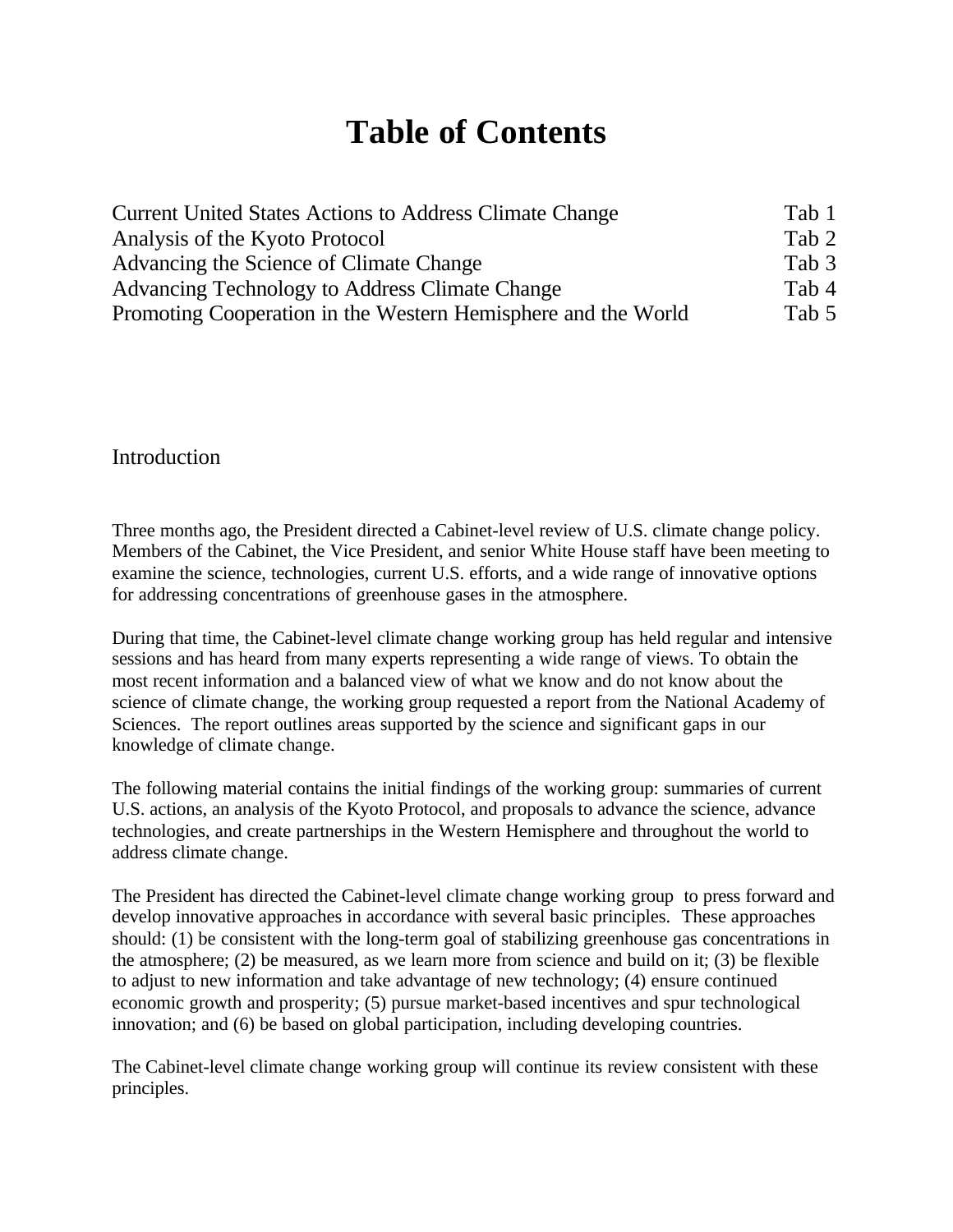# **CURRENT U.S. ACTIONS TO ADDRESS CLIMATE CHANGE**

*"The earth's well-being is also an issue important to America – and it's an issue* that should be important to every nation and in every part of the world. *Administration is committed to a leadership role on the issue of climate change. We recognize our responsibility and we will meet it, at home, in our hemisphere, and in the world."*

--President George W. Bush

# **Executive Summary**

**The United States government is currently pursuing a broad range of strategies to reduce emissions of greenhouse gases in the major greenhouse gas emitting sectors of our economy**:

- ÿ **Electricity** -- Federal programs promote greenhouse gas reductions through the development of cleaner, more efficient technologies for electricity generation and transmission. The government is also supporting the development of renewable resources, such as solar energy, wind power, geothermal energy, hydropower, bio-energy, and hydrogen.
- **≻ Transportation** -- The United States is currently promoting the development of fuelefficient motor vehicles and trucks, researching options for producing cleaner fuels, and implementing programs to reduce the number of vehicle miles traveled.
- ÿ **Industry** -- The United States is implementing many partnership programs with industry to reduce emissions of carbon dioxide  $(CO_2)$  and other greenhouse gases, to promote source reduction and recycling, and to increase the use of combined heat and power.
- ÿ **Buildings** -- Federal voluntary partnership programs promote energy efficiency in the nation's commercial, residential, and government buildings (including schools) by offering technical assistance as well as the labeling of efficient products, efficient new homes, and efficient office buildings.
- ÿ **Agriculture and Forestry** -- The Federal government is implementing conservation programs that have the benefit of sequestering carbon in soils and off-setting agricultural emissions of greenhouse gases.
- ÿ **The Federal Government** The Federal Government has taken steps to reduce greenhouse gas emissions from energy use in Federal buildings and in the Federal transportation fleet.
- ÿ **The National Energy Policy**  The National Energy Policy includes new recommendations to promote energy efficiency, conservation, increased use of natural gas and renewable energy, and the new construction of nuclear capacity.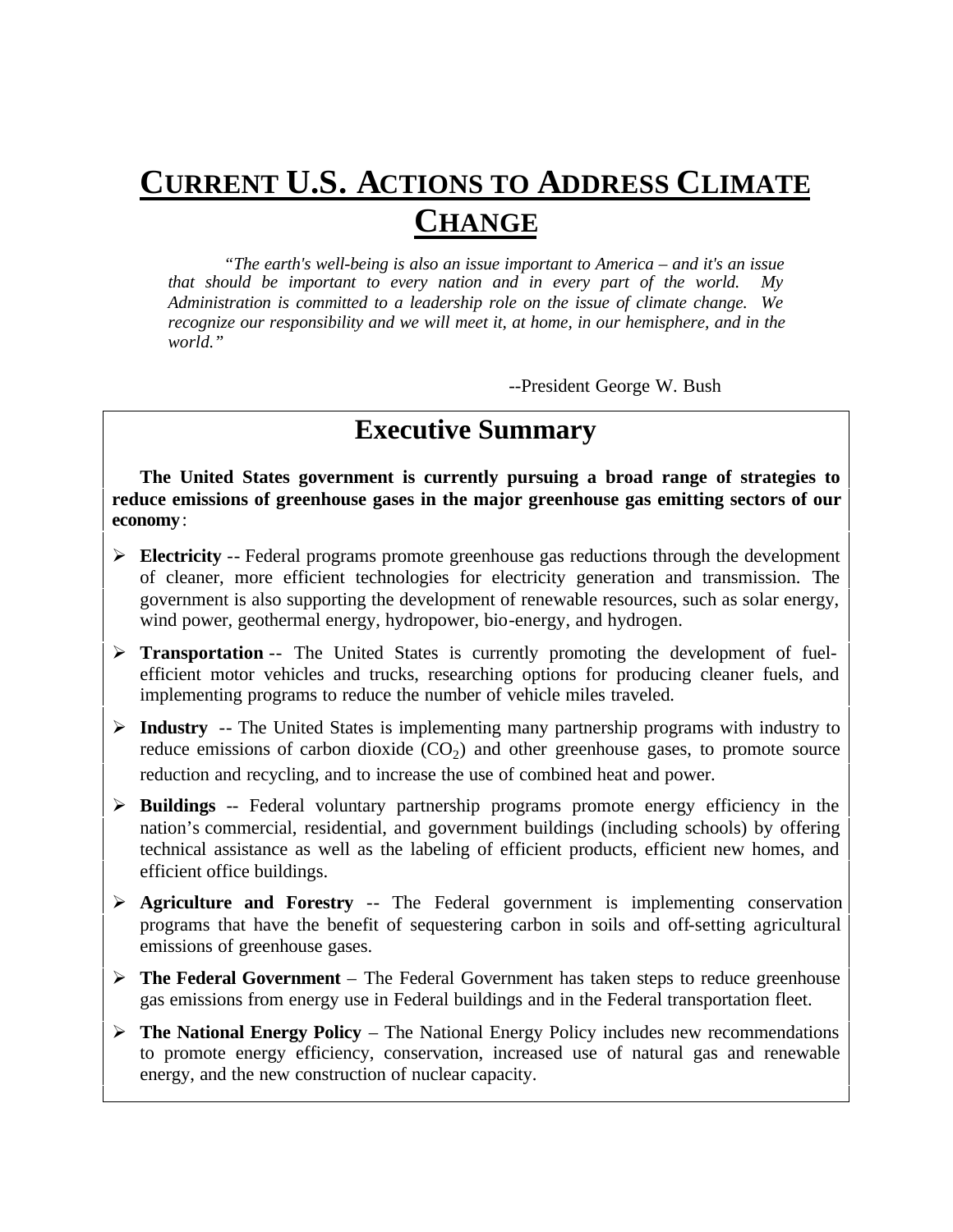**United States government climate change programs are achieving real results**, helping to reduce greenhouse gas emissions by 66 million metric tons of carbon equivalent in 2000. United States carbon intensity – the amount of CO2 emitted per unit of GDP – declined 15% from 1990 to 1999.

In addition, **businesses, state and local governments, and non-governmental organizations are addressing global climate change** – by improving the measurement and reporting of greenhouse gas emission reductions; through voluntary reductions, including emissions trading; and actions to sequester carbon through tree planting and forest preservation, restoration and management.

# **The Federal Government**

The U.S. government is currently pursuing a broad range of strategies to reduce emissions of greenhouse gases, including:

- $\triangleright$  Voluntary public-private partnership programs that promote energy efficiency and the broader use of renewable energy;
- $\triangleright$  Research and development (R&D) investments and tax incentives to increase energy efficiency and the broader use of renewable energy;
- $\triangleright$  Appliance standards that increase the minimum level of efficiency of products on the market;
- $\triangleright$  Financial incentives such as grants to states and localities; and
- $\triangleright$  Programs to reduce greenhouse gas emissions from Federal buildings and transportation fleets.

**These programs are achieving real reductions in greenhouse gas emissions** – the U.S. government estimates that its existing climate change programs reduced emissions by 66 million metric tons of carbon equivalent (MMTCE) in  $2000^{\circ}$ , approximately 2.7% of total emissions. The amount of CO2 emitted per unit of GDP declined 15% from 1990 to 1999.<sup>2</sup>

The following sections highlight **illustrative** programs in the major greenhouse gas emitting sectors of the economy: the electric power industry (32% of total U.S. greenhouse gas emissions); transportation (27%); other industry (21%); residential and commercial buildings (13%); and agriculture and forestry (net 7%) (unlike other sectors of the economy, agricultural and forestry activities can actively remove carbon dioxide from the atmosphere).<sup>3</sup>

#### **Electricity**

 $\overline{a}$ 

Federal programs promote greenhouse gas reductions through the development of cleaner, more efficient technologies for electricity generation and transmission. For example, the Environmental Protection Agency/Department of Energy *Combined Heat and Power Challenge*

 $1$  Office of Management and Budget, based on estimates from Federal agencies including the Environmental Protection Agency and Department of Energy.

<sup>2</sup> Energy Information Agency, *Emissions of Greenhouse Gases in the U.S. 1999* (October 31, 2000) Report SAI/DOE-0573 (99).

<sup>3</sup> USEPA #236-R-01-001, *Draft Inventory of U.S. Greenhouse Gas Emissions and Sinks: 1990-1999* (January 2001).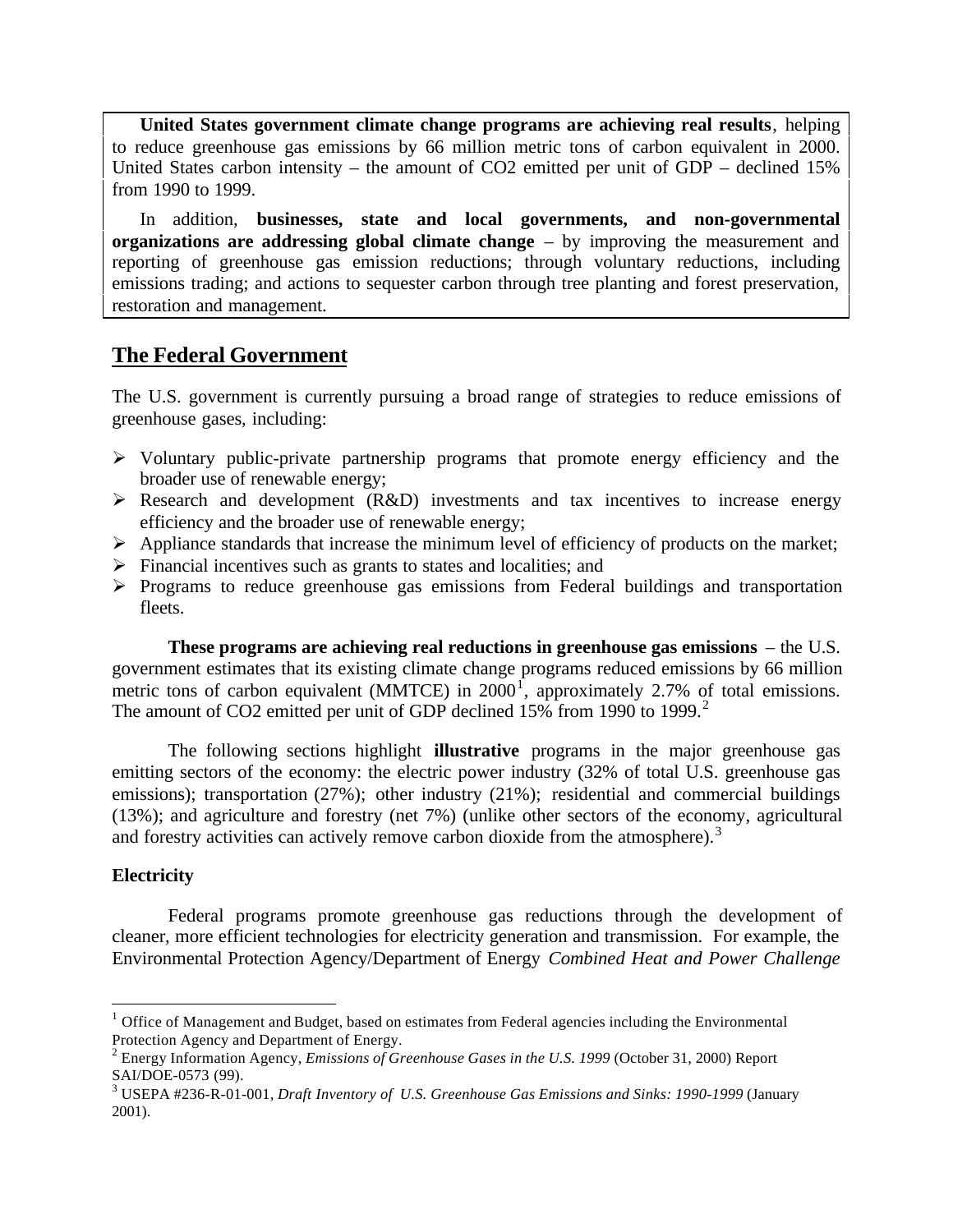program has the goal of doubling U.S. combined heat and power capacity by 2010 by providing technical assistance and addressing regulatory issues where possible.

The Federal government is also supporting renewable resources such as solar energy, wind power, geothermal energy, hydropower, bio-energy, and hydrogen. For example, the Department of Energy supports the development of a wide range of solar and renewable energy technology, seeking to improve their reliability, expand their applicability, and reduce their costs. These activities have been very successful in bringing down technology costs. The cost of producing photo-voltaic modules has decreased 50 percent since 1991, and the cost of wind power has decreased 85 percent since 1980. Commercial success has been achieved for both of these areas in certain applications.

#### **Transportation**

The U.S. is currently promoting the development of fuel-efficient motor vehicles and trucks, researching options for producing cleaner fuels, and implementing programs to reduce the number of vehicle miles traveled. For example, through the *Partnership for a New Generation of Vehicles (PNGV)* program, the research has directly led to the commercial introduction of new hybrid vehicles and soon hydrogen as well. Commercialization of such vehicles could cut fuel use and carbon emissions for individual vehicles significantly and could lay the foundation for large, long-term fuel and carbon benefits. If 10% of the on-road vehicle fleet utilized PNGV technologies, the aggregate emission reductions could be approximately 20 million metric tons of carbon equivalent per year. The program is being extended to sport utility vehicles and other light trucks which, because of their lower baseline fuel economies, have the potential for even greater overall fuel and carbon savings per vehicle.

#### **Industry**

 $\overline{a}$ 

The U.S. government is implementing many partnership programs with industry to reduce emissions of carbon dioxide  $(CO_2)$  and other greenhouse gases, to promote source reduction and recycling, and to increase the use of combined heat and power. For example, current voluntary partnerships directed toward eliminating market barriers to the profitable collection and use of methane that otherwise would be released to the atmosphere are expected to hold methane emissions at or below 1990 levels through 2010. Since the launch of EPA's *Voluntary Aluminum Industrial Partnership* in 1995, the program's membership has grown to include 22 of the nation's 23 aluminum smelters, representing 94% of U.S. production capacity. As of 2000, program partners cumulatively achieved a 45% reduction in perfluorocarbon (a high global warming potential gas) emissions from 1990 levels. $4$ 

#### **Commercial and Residential Buildings**

Partnership programs promote energy efficiency in the nation's commercial, residential, and government buildings (including schools) by offering technical assistance as well as the labeling of efficient products, efficient new homes, and efficient office buildings. As one example, the

<sup>4</sup> *The Power of Partnerships: Energy Star and Other Voluntary Programs*, 2000 Annual Report of the Climate Protection Partnerships Division, U.S. EPA, Summer 2001.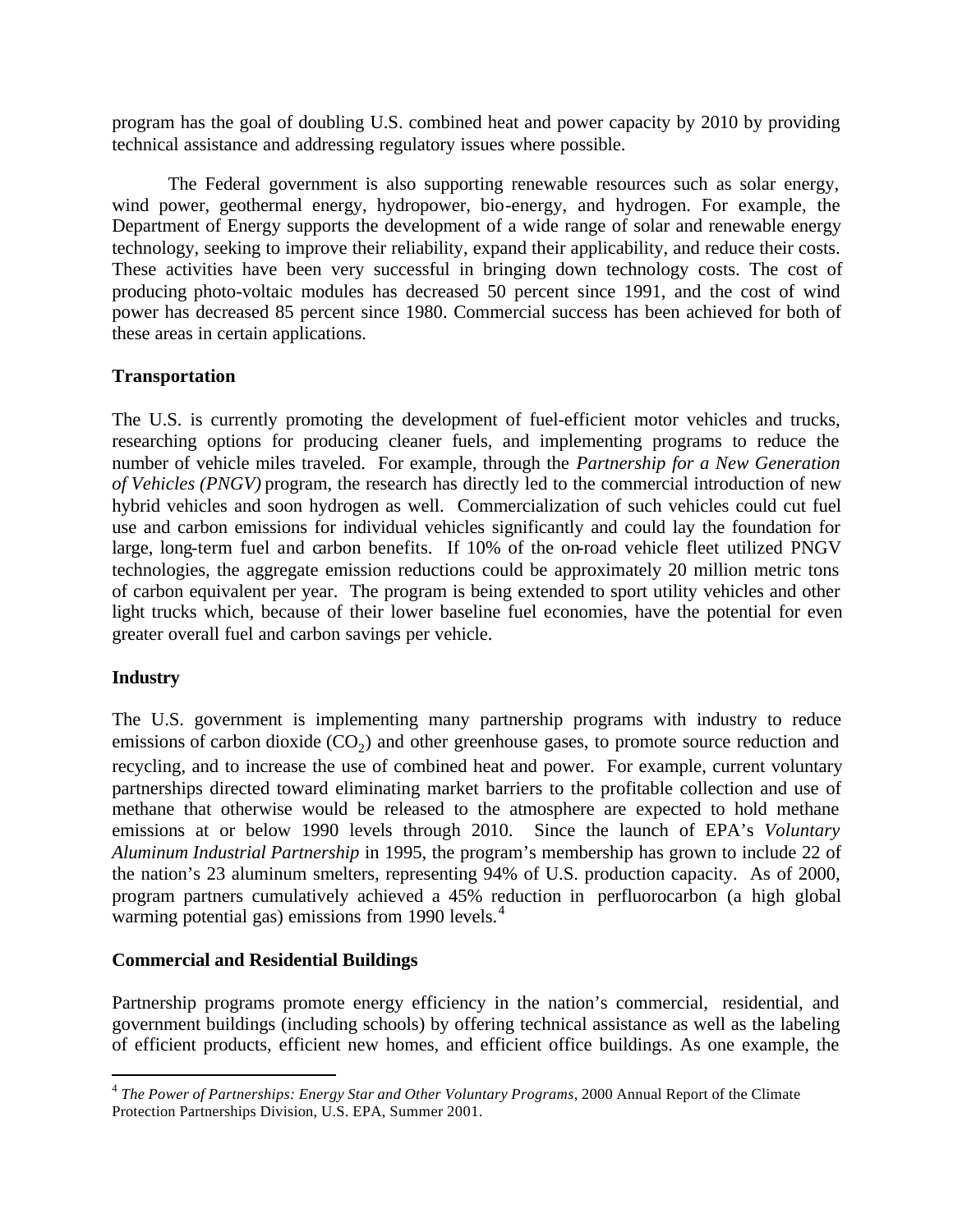EPA/DOE *Energy Star* program collaborates with a wide range of building owners and users - retailers, real estate investors, small businesses, governments and schools. Each partner commits to improve the energy performance of its facilities and the most efficient buildings are awarded the *Energy Star* label. More than 16% of the U.S. commercial, public, and industrial building market is enrolled in *Energy Star*. Nationwide, *Energy Star* has eliminated the need for over 10,000 megawatts of peak generating capacity – equivalent to 20 large (50 MW) power plants.<sup>5</sup>

#### **Agriculture and Forestry**

The Federal government is conducting research into methods to reduce emissions of methane and nitrous oxide from agriculture, and is implementing conservation programs that have the benefit of sequestering carbon in soils and forests. For example, USDA's *Conservation Reserve Program* (CRP) has taken over 36 million acres of environmentally sensitive crop land out of production. CRP provides long-term environmental benefits, including the offset of up to 12 MMTCE each year.<sup>6</sup>

#### **The Federal Government**

The Federal Government has taken steps to reduce greenhouse gas emissions from energy use in Federal buildings and in the Federal transportation fleet by:

- $\triangleright$  Requiring all Federal agencies to take steps to cut greenhouse gas emissions from energy use in buildings by 30% below 1990 levels by 2010.
- ÿ Directing Federal agencies in Washington, D.C. to offer to their employees up to \$65 per month in transit and van pool benefits.
- $\triangleright$  Requiring Federal agencies to implement strategies to reduce their fleet's annual petroleum consumption by 20% relative to 1999 consumption levels and to use alternative fuels a majority of the time.

# **Businesses, States and Communities, and Non-Governmental Organizations**

Businesses, states and local governments, and non-governmental organizations are also moving forward to address global climate change -- through programs to improve the measurement and reporting of emission reductions; through voluntary programs, including emissions trading programs; and through sequestration programs. For example:

ÿ Under the *Voluntary Reporting of Greenhouse Gases* program, provided by Section 1605(b) of the Energy Policy Act of 1992, more than 200 companies voluntarily reported to the Department of Energy their voluntary measures to reduce, avoid or sequester greenhouse gas emissions, principally carbon dioxide.<sup>7</sup> These companies undertook 1,715 projects and

 $\overline{a}$ 

<sup>5</sup> *The Power of Partnerships: Energy Star and Other Voluntary Programs*, 2000 Annual Report of the Climate Protection Partnerships Division, U.S. EPA, Summer 2001.

<sup>6</sup> Marlen Eve, Ron Follett, and Kieth Paustian. "Carbon Storage in Agricultural Soils of the United States: Estimating Emissions and Sequestration." U.S. Government Presentation at UNFCCC SBSTA13. Lyon, France. 2000.

 $<sup>7</sup>$  1999 report, issued January 19, 2001</sup>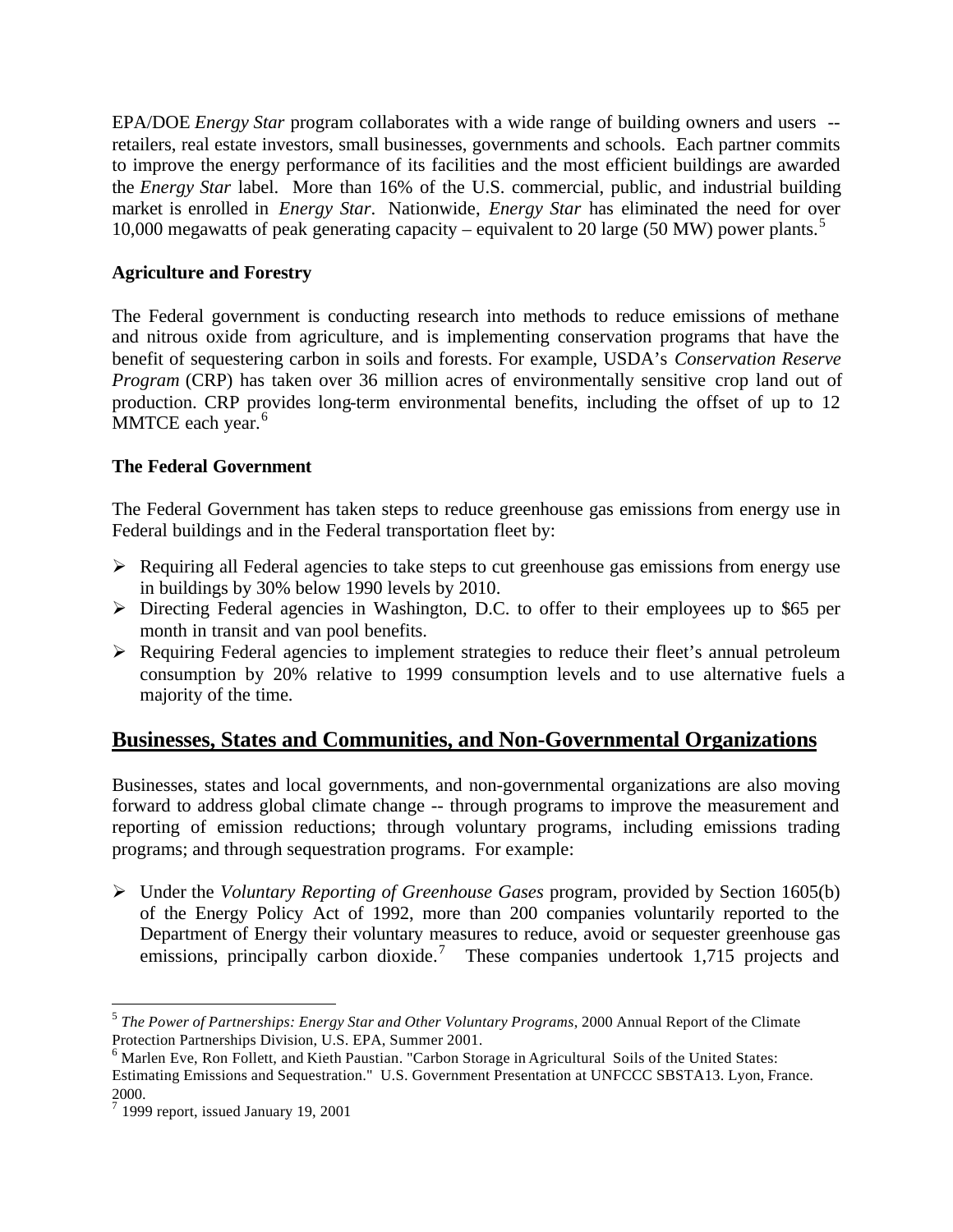achieved greenhouse gas emission reductions and carbon sequestration equivalent to 61.5 MMTCE, or about 3.4 percent of 1999 total U.S. greenhouse gas emissions.<sup>8</sup>

- ÿ Electric Utilities: Several companies have committed to reducing greenhouse gas emissions. Measures include:
	- $\checkmark$  Improved generation efficiency (seasonal use of natural gas, hydroelectric turbine replacements, expanded capacity, shortened outage schedules at nuclear plants);
	- $\checkmark$  Improved pipeline, transmission and distribution equipment efficiencies (including reducing leaks);
	- $\checkmark$  Increased use of renewables (wind, biomass and solar);
	- $\checkmark$  Improved home and office energy efficiencies (low-income weatherization, home energy audits, inefficient refrigerator and freezer removal and recycling, installation of advanced energy management systems, planting trees, and retrofitting energy efficient lighting in company buildings); and
	- $\checkmark$  Investments in more efficient technologies (programs to install geothermal heat pumps, commercialize emerging energy efficient and renewable energy technologies, accelerate introduction of electric vehicles into the marketplace, and enhance carbon sequestration).
- $\triangleright$  Oil and Gas: Some oil and gas companies have added greenhouse gas reductions to their list of corporate priorities. One company intends to reduce its greenhouse gases by 10% by 2002 (over 1990 levels), and another company is seeking to reduce by 10% by 2010. To do this, the company is adopting an internal system of company-wide emissions trading to meet its goal in the most cost-effective way possible. Significant gains can be made from such measures as reducing flaring and leaking.
- $\triangleright$  Auto Manufacturers: Auto manufacturers have announced production plans for hybrid gas and electric vehicles in 2003 or 2004 and have pledged to increase their sport utility vehicles' fuel economy by 25% by 2005.
- ÿ Chemicals: A chemicals trade association supports voluntary programs and its members' actions to improve energy efficiency and reduce greenhouse gases. For example, one company says it will reduce its greenhouse gas emissions by 65% (by 2010, over 1990 levels). It already has cut its global emissions by 45% by making major process-change investments (reducing nitrous oxides), by holding energy consumption flat even with tremendous production growth (with powerhouse and process efficiencies), and increased use of renewable energy. Another company is working to reduce energy use by 20% per unit of production by 2005.
- $\triangleright$  Non-Governmental Organizations. Several non-governmental organizations and coalitions have initiated partnership programs with large global corporations to reduce emissions of greenhouse gases, and promote the use of energy conservation, renewable energy sources, and efficient technologies. Non-governmental organizations also are working with companies to support forestry projects that sequester carbon through tree planting and forest preservation, restoration and management.

 8 DOE/EIA-0608 (1999), *Annual Report of the Voluntary Reporting of Greenhouse Gases*, February 12, 2001.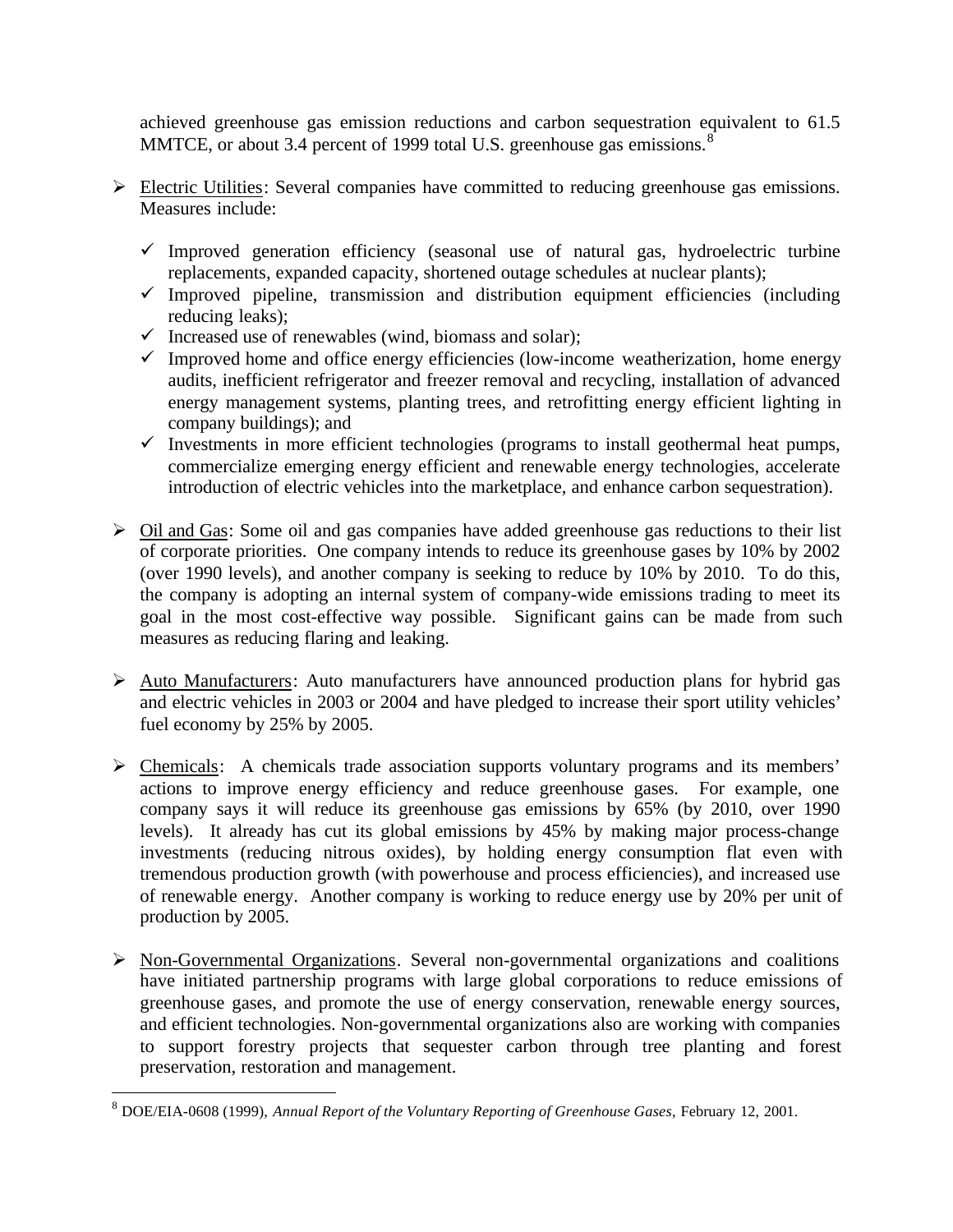$\triangleright$  States. More than 25 states have initiated state-based action plans to reduce greenhouse gas emissions. Some states are using market-based mechanisms to achieve reductions. For example, the State of New Jersey has established a 3.5% statewide reduction goal and is developing voluntary agreements with various businesses.

# **The National Energy Policy**

The National Energy Policy includes numerous recommendations to promote energy efficiency and conservation and to reduce emissions of greenhouse gases through the use of alternative, renewable, and cleaner forms of energy.<sup>9</sup> These recommendations include:

#### *Efficiency and Conservation Measures*

 $\overline{a}$ 

#### $\triangleright$  Tax incentives and other initiatives to promote the use of combined heat and power.

The NEPD Group recommended that the President direct the Secretary of the Treasury to work with Congress to encourage increased energy efficiency through combined heat and power (CHP) projects by shortening the depreciation life for CHP projects or providing an investment tax credit.

The NEPD Group also recommended that the President direct the Administrator of the Environmental Protection Agency (EPA) to work with local and state governments to promote the use of well-designed CHP and other clean power generation at brownfields sites, consistent with the local communities' interests. EPA will also work to clarify liability issues if they are raised at a particular site.

The NEPD Group recommended that the President direct the EPA Administrator to promote CHP through flexibility in environmental permitting.

#### ÿ **Reviewing and providing recommendations on establishing CAFE standards as well as other market-based approaches to increase the national average fuel economy of new motor vehicles.**

The NEPD Group recommended that the President direct the Secretary of Transportation to:

 $\checkmark$  Review and provide recommendations on establishing Corporate Average Fuel Economy (CAFE) standards with due consideration of the National Academy of Sciences study to be released in July 2001. Responsibly crafted CAFE standards should increase efficiency without negatively impacting the U.S. automotive industry. The determination of future fuel economy standards must therefore be addressed analytically and based on sound science.

<sup>9</sup> *National Energy Policy: Report of the National Energy Policy Development Group*, May 2001.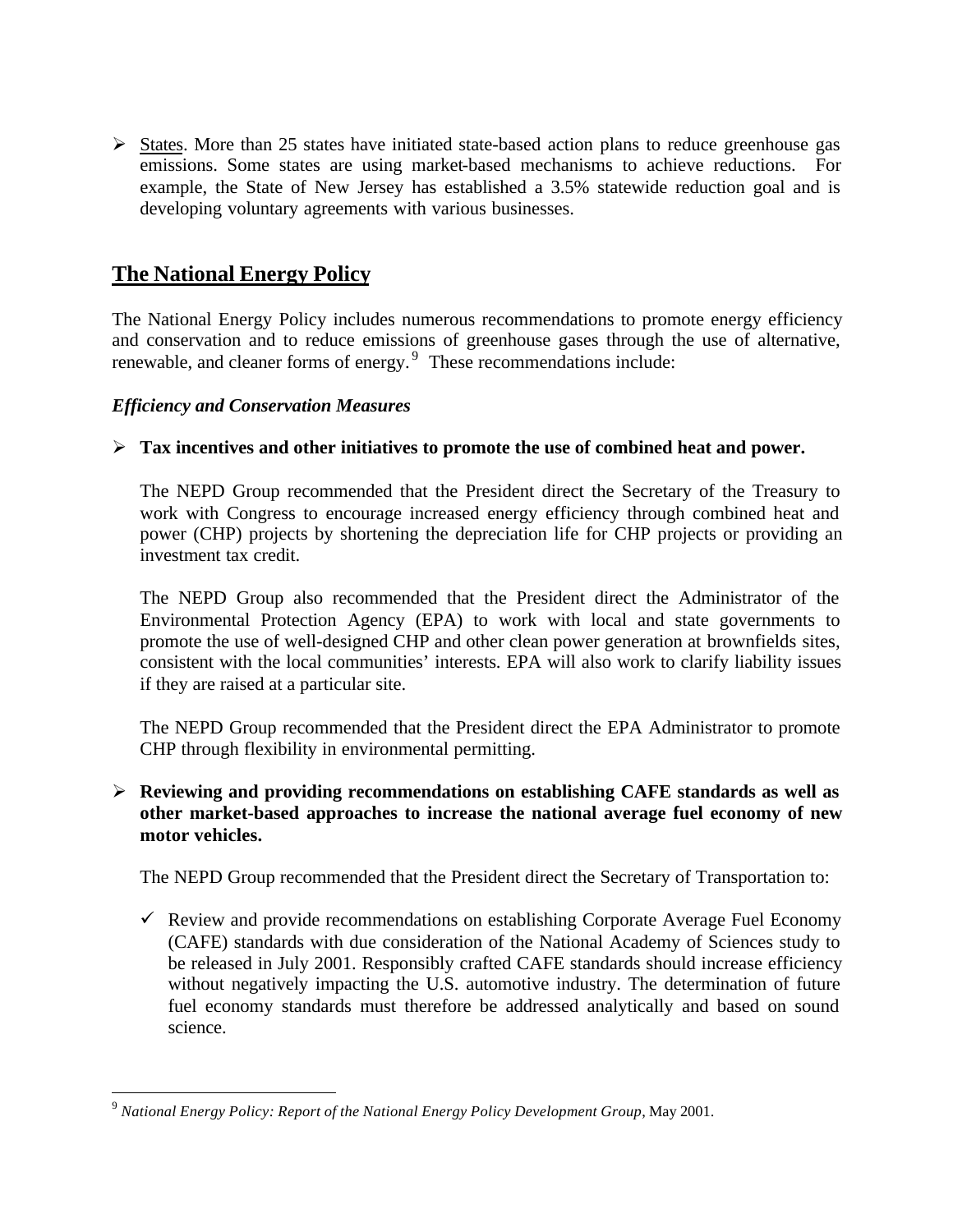- $\checkmark$  Consider passenger safety, economic concerns, and disparate impact on the U.S. versus foreign fleets of automobiles.
- $\checkmark$  Look at other market-based approaches to increasing the national average fuel economy of new motor vehicles.

#### ÿ **Directing all agencies to use technological advances to better protect our environment.**

The Administration remains committed to investing in Intelligent Transportation Systems (ITS) and encourages the private sector to invest in ITS applications. This Department of Transportation (DOT) program funds the development of improved transportation infrastructure that will reduce congestion, such as traveler information/navigation systems, freeway management, and electronic toll collection. ITS applications reduce fuel associated with travel.

The Administration remains committed to the DOT's fuel-cell-powered transit bus program, authored by the Transportation Equity Act for the 21st Century (TEA-21). This program demonstrates the viability of fuel-cell power plants for transit bus applications.

The Administration remains committed to the Clean Buses program. TEA-21 establishes a new clean fuel formula grant program, which provides an opportunity to accelerate the introduction of advanced bus propulsion technologies into the mainstream of the nation's transit fleet.

#### ÿ **Promoting energy efficiency, including expanding the** *Energy Star* **program.**

The NEPD Group recommended that the President direct the Secretary of Energy to conduct a review of current funding and historic performance of energy efficiency research and development programs in light of the recommendations of this report. In addition, the NEPD Group recommended that the President direct the Office of Science and Technology Policy and the President's Council of Advisors on Science and Technology to review and make recommendations on using the nation's energy resources more efficiently.

The NEPD Group recommended that the President direct the Secretary of Energy to promote greater energy efficiency:

- $\checkmark$  Expand the *Energy Star* program beyond office buildings to include schools, retail buildings, health care facilities, and homes.
- $\checkmark$  Extend the *Energy Star* labeling program to additional products, appliances, and services.
- $\checkmark$  Strengthen Department of Energy public education programs relating to energy efficiency.

The NEPD Group recommended that the President direct the EPA Administrator to develop and implement a strategy to increase public awareness of the sizable savings that energy efficiency offers to homeowners across the country.

The NEPD Group recommended that the President direct the Secretary of Energy to establish a national priority for improving energy efficiency. The priority would be to improve the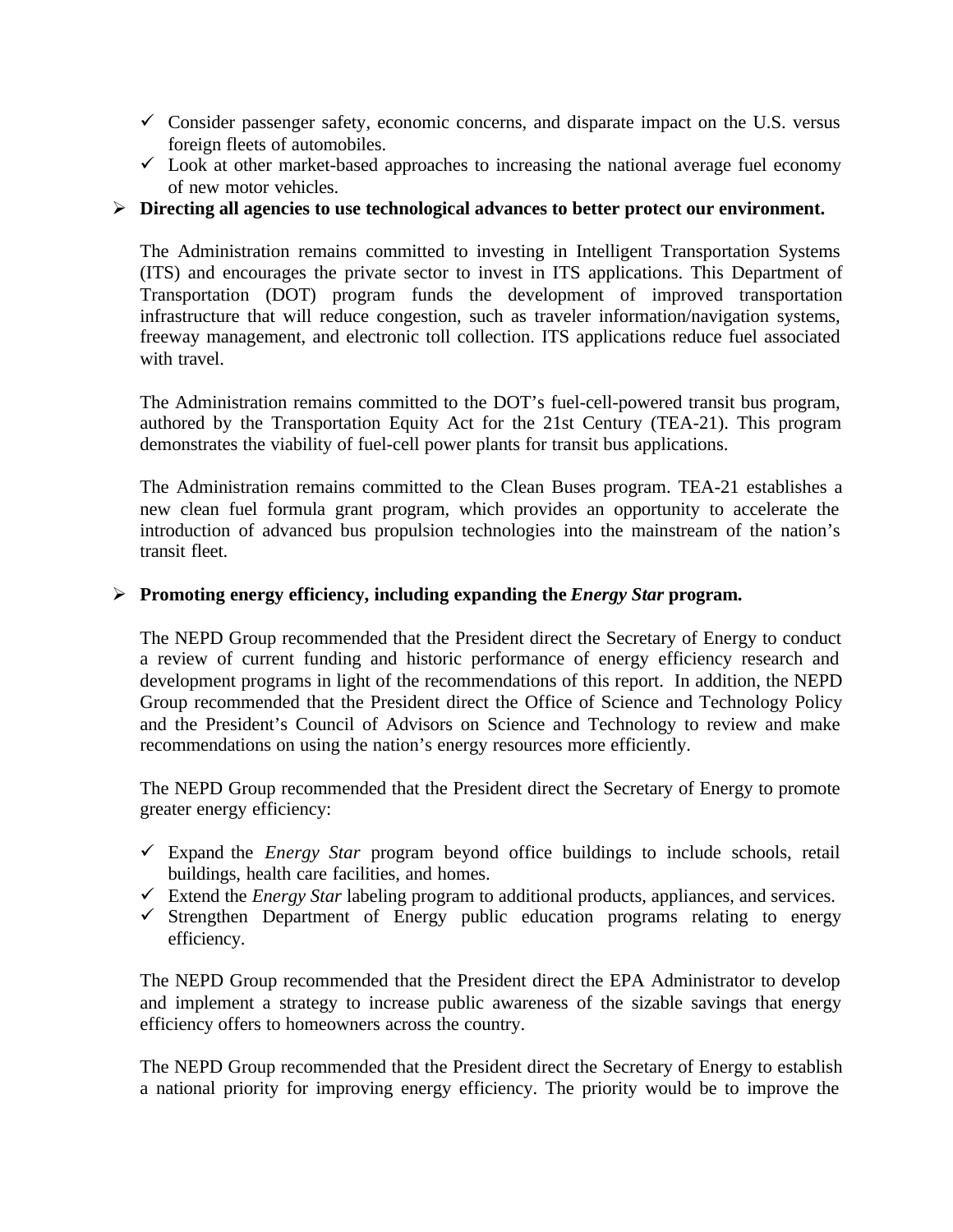energy intensity of the U.S. economy as measured by the amount of energy required for each dollar of economic productivity. This increased efficiency should be pursued through the combined efforts of industry, consumers, and federal, state, and local governments.

#### ÿ **Conserving energy at federal facilities.**

The NEPD Group recommended that the President direct heads of executive departments and agencies to take appropriate actions to conserve energy use at their facilities to the maximum extent consistent with the effective discharge of public responsibilities.

#### ÿ **Improving and expanding appliance standards.**

The NEPD Group recommended that the President direct the Secretary of Energy to improve the energy efficiency of appliances:

- $\checkmark$  Support the appliance standards program for covered products, setting higher standards where technologically feasible and economically justified.
- $\checkmark$  Expand the scope of the appliance standards program, setting standards for additional appliances where technologically feasible and economically justified.

#### ÿ **Promoting congestion mitigation technologies.**

The NEPD Group recommended that the President direct the Secretary of Transportation to review and promote congestion mitigation technologies and strategies and work with Congress on legislation to implement these strategies.

#### ÿ **Reducing demand for transportation fuels by establishing a ground freight management program.**

The NEPD Group recommended that the President direct the EPA and DOT to develop ways to reduce demand for petroleum transportation fuels. These agencies will work with the trucking industry to establish a program to reduce emissions and fuel consumption from long-haul trucks at truck stops by implementing alternatives to idling, such as electrification and auxiliary power units at truck stops along interstate highways. EPA and DOT will develop partnership agreements with trucking fleets, truck stops, and manufacturers of idlereducing technologies *(e.g*., portable auxiliary packs, electrification) to install and use lowemission-idling technologies.

#### *Alternative, Renewable, and Clean Forms of Energy*

#### ÿ **Increasing America's use of renewable and alternative energy**

The NEPD Group recommended that the President direct the Secretaries of the Interior and Energy to re-evaluate access limitations to federal lands in order to increase renewable energy production, such as biomass, wind, geothermal, and solar.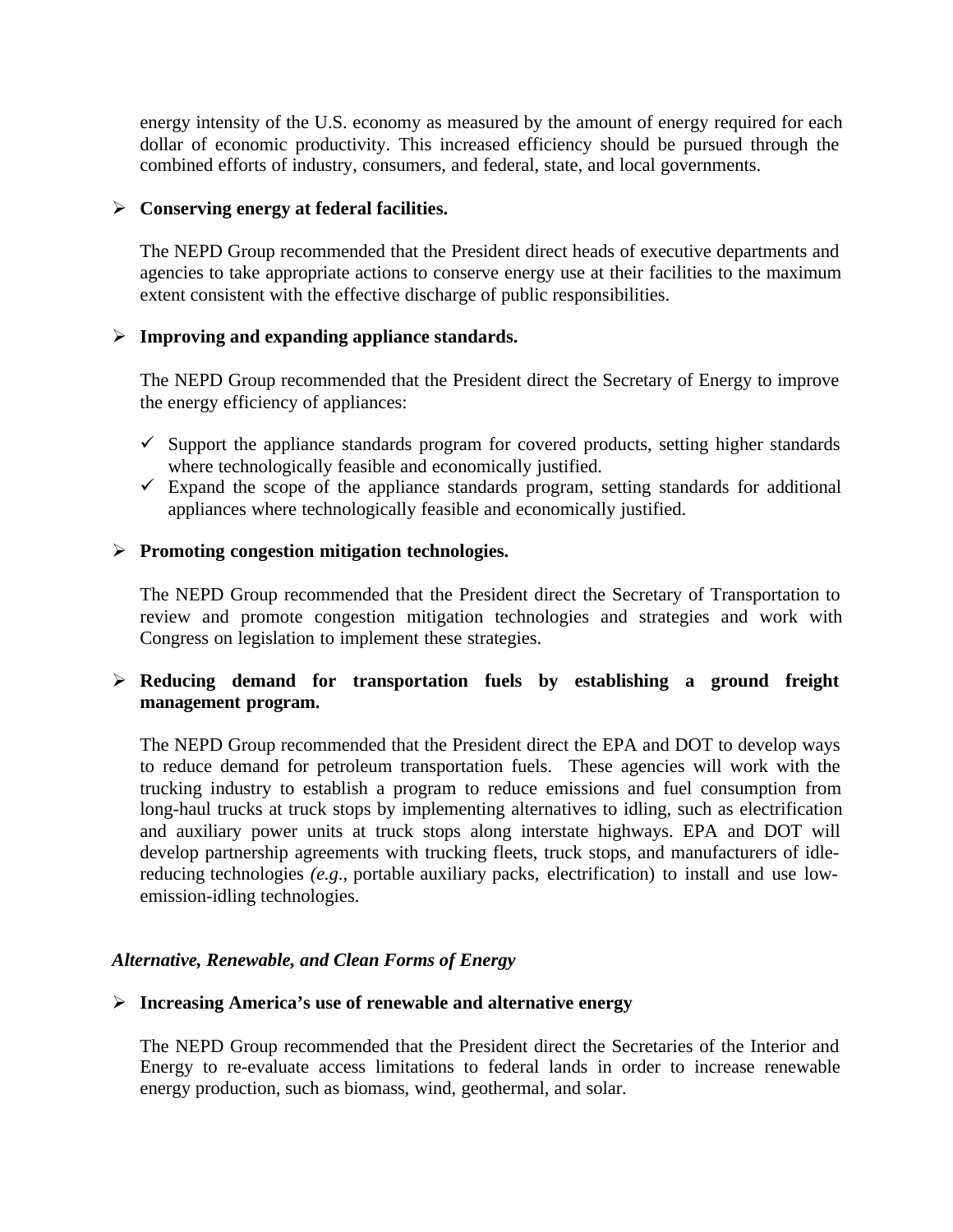The NEPD Group supported the increase of \$39.2 million in the FY 2002 budget amendment for the Department of Energy's Energy Supply account that would provide increased support for research and development of renewable energy resources.

The NEPD Group recommended that the President direct the Secretary of Energy to **conduct a review of current funding and historic performance of renewable energy and alternative energy research and development programs.** Based on this review, the Secretary of Energy is then directed to propose appropriate funding of those research and development programs that are performance-based and are modeled as public-private partnerships.

The NEPD Group recommended that the President direct the Secretary of the Treasury to work with Congress to **develop legislation to provide for a temporary income tax credit available for the purchase of new hybrid or fuel-cell vehicles** between 2002 and 2007.

The NEPD Group recommended that the President direct the Secretary of the Treasury to work with Congress on legislation **to expand the section 29 tax credit to make it available for new landfill methane projects.** The credit could be tiered, depending on whether a landfill is already required by federal law to collect and flare its methane emissions due to local air pollution concerns.

The NEPD Group recommended that the President direct the Secretary of the Interior to determine ways to **reduce the delays in geothermal lease processing** as part of the permitting review process.

The NEPD Group recommended that the President direct the Secretary of the Treasury to work with Congress on legislation to **extend and expand tax credits for electricity produced using wind and biomass.** The President's budget request extends the present 1.7 cents per kilowatt hour tax credit for electricity produced from wind and biomass; expands eligible biomass sources to include forest-related sources, agricultural sources, and certain urban sources; and allows a credit for electricity produced from biomass co-fired with coal.

The NEPD Group recommended that the President direct the Secretary of the Treasury to work with Congress on legislation **to provide a new 15 percent tax credit for residential solar energy property**, up to a maximum credit of \$2,000.

The NEPD Group recommended that the President direct the Secretary of the Treasury to work with Congress to **continue the ethanol excise tax exemption**.

The NEPD Group recommended that the President direct the Secretary of Energy to develop next-generation technology—including hydrogen and fusion:

 $\checkmark$  Develop an education campaign that communicates the benefits of alternative forms of energy, including hydrogen and fusion.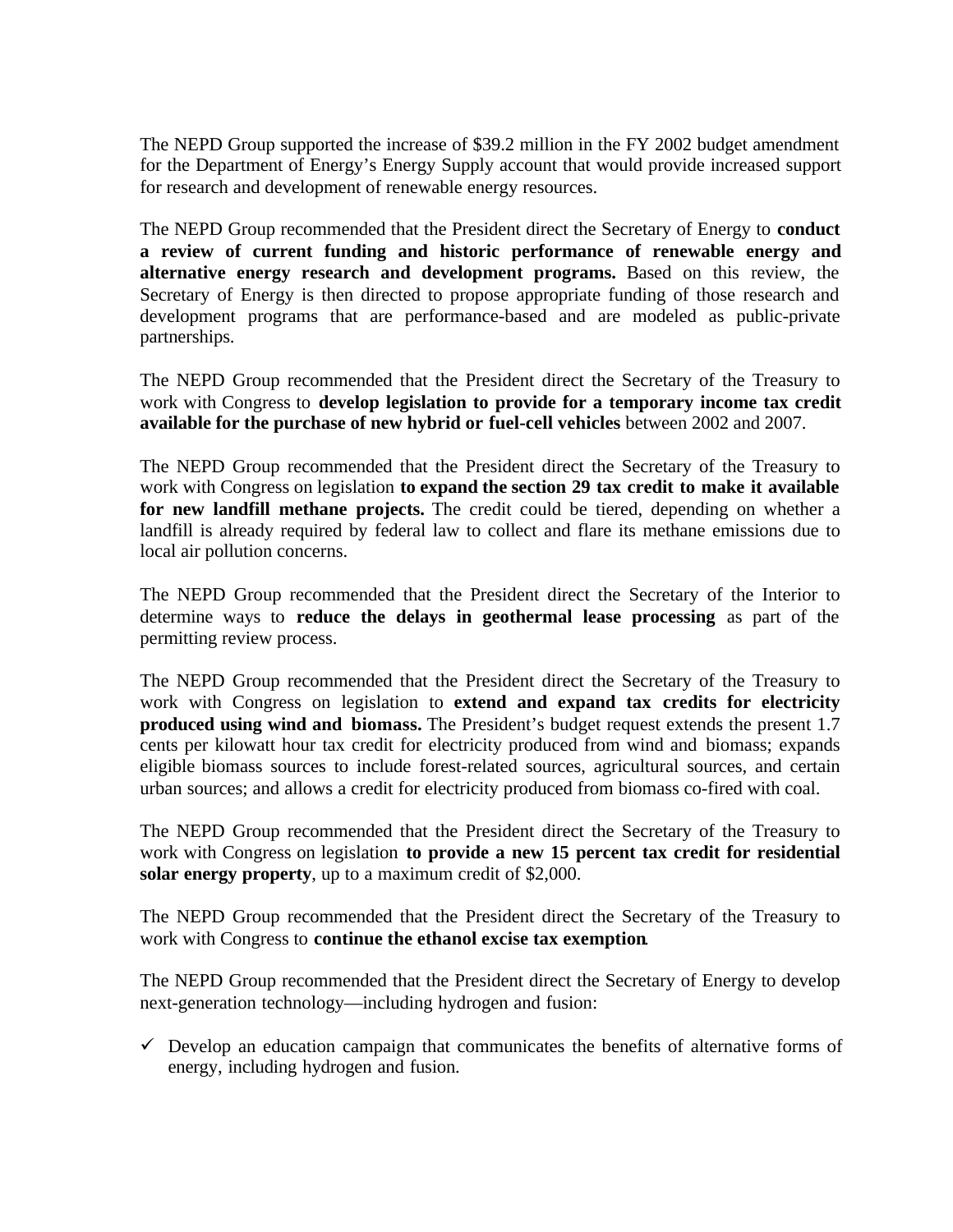- $\checkmark$  Focus research and development efforts on integrating current programs regarding hydrogen, fuel cells, and distributed energy.
- $\checkmark$  Support legislation reauthorizing the Hydrogen Energy Act.

#### ÿ **Promoting new construction of nuclear capacity that could significantly reduce future greenhouse gas emissions.**

The NEPD Group recommended that the President support the expansion of nuclear energy in the United States as a major component of our national energy policy. Following are specific components of the recommendation:

- $\checkmark$  Encourage the Nuclear Regulatory Commission (NRC) to ensure that safety and environmental protection are high priorities as they prepare to evaluate and expedite applications for licensing new advanced-technology nuclear reactors.
- $\checkmark$  Encourage the NRC to facilitate efforts by utilities to expand nuclear energy generation in the United States by uprating existing nuclear plants safely.
- $\checkmark$  Encourage the NRC to relicense existing nuclear plants that meet or exceed safety standards.
- $\checkmark$  Direct the Secretary of Energy and the Administrator of the Environmental Protection Agency to assess the potential of nuclear energy to improve air quality.
- $\checkmark$  Increase resources as necessary for nuclear safety enforcement in light of the potential increase in generation.
- $\checkmark$  Use the best science to provide a deep geologic repository for nuclear waste.
- $\checkmark$  Support legislation clarifying that qualified funds set aside by plant owners for eventual decommissioning will not be taxed as part of the transaction.
- $\checkmark$  Support legislation to extend the Price–Anderson Act.

#### ÿ **Market-based three pollutant strategy**

The NEPD Group recommended that the President direct the EPA Administrator to work with Congress to propose legislation that would establish a flexible, market-based program to significantly reduce and cap emissions of sulfur dioxide, nitrogen oxides, and mercury from electric power generators. Such a program (with appropriate measures to address local concerns) would provide significant public health benefits, including ancillary carbon benefits, even as we increase electricity supplies.

- $\checkmark$  Establish mandatory reduction targets for emissions of three main pollutants: sulfur dioxide, nitrogen oxides, and mercury.
- $\checkmark$  Phase in reductions over a reasonable period of time, similar to the successful acid rain reduction program established by the 1990 amendments to the Clean Air Act.
- $\checkmark$  Provide regulatory certainty to allow utilities to make modifications to their plants without fear of new litigation.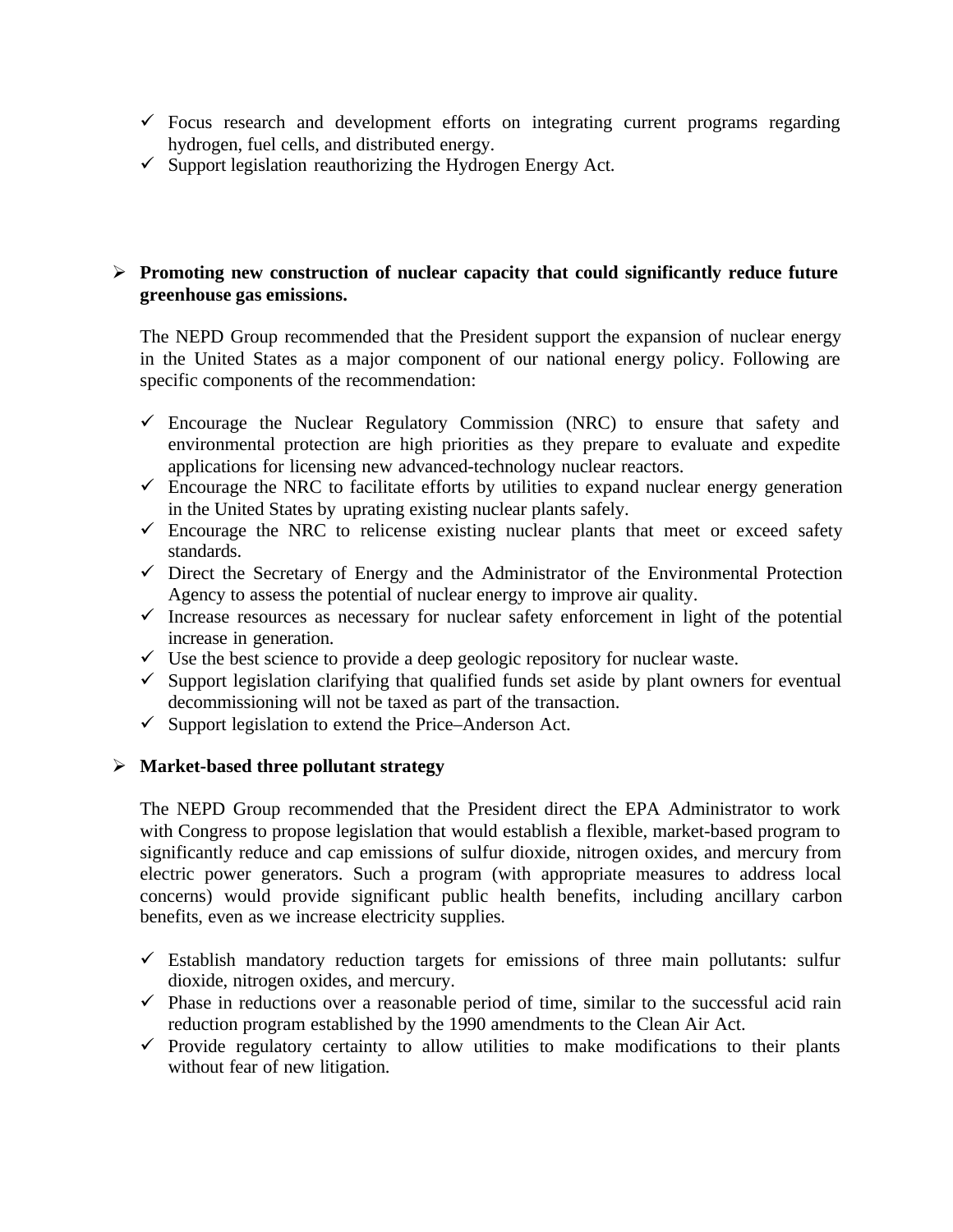$\checkmark$  Provide market-based incentives, such as emissions trading credits to help achieve the required reductions.

# ÿ **Increasing research in clean coal technologies.**

The NEPD recommended that the President direct the Department of Energy to continue to develop advanced clean coal technology:

- $\checkmark$  Investing \$2 billion over 10 years to fund research in clean coal technologies.
- ¸ Supporting a permanent extension of the existing research and development tax credit.
- $\checkmark$  Directing federal agencies to explore regulatory approaches that will encourage advancements in environmental technology.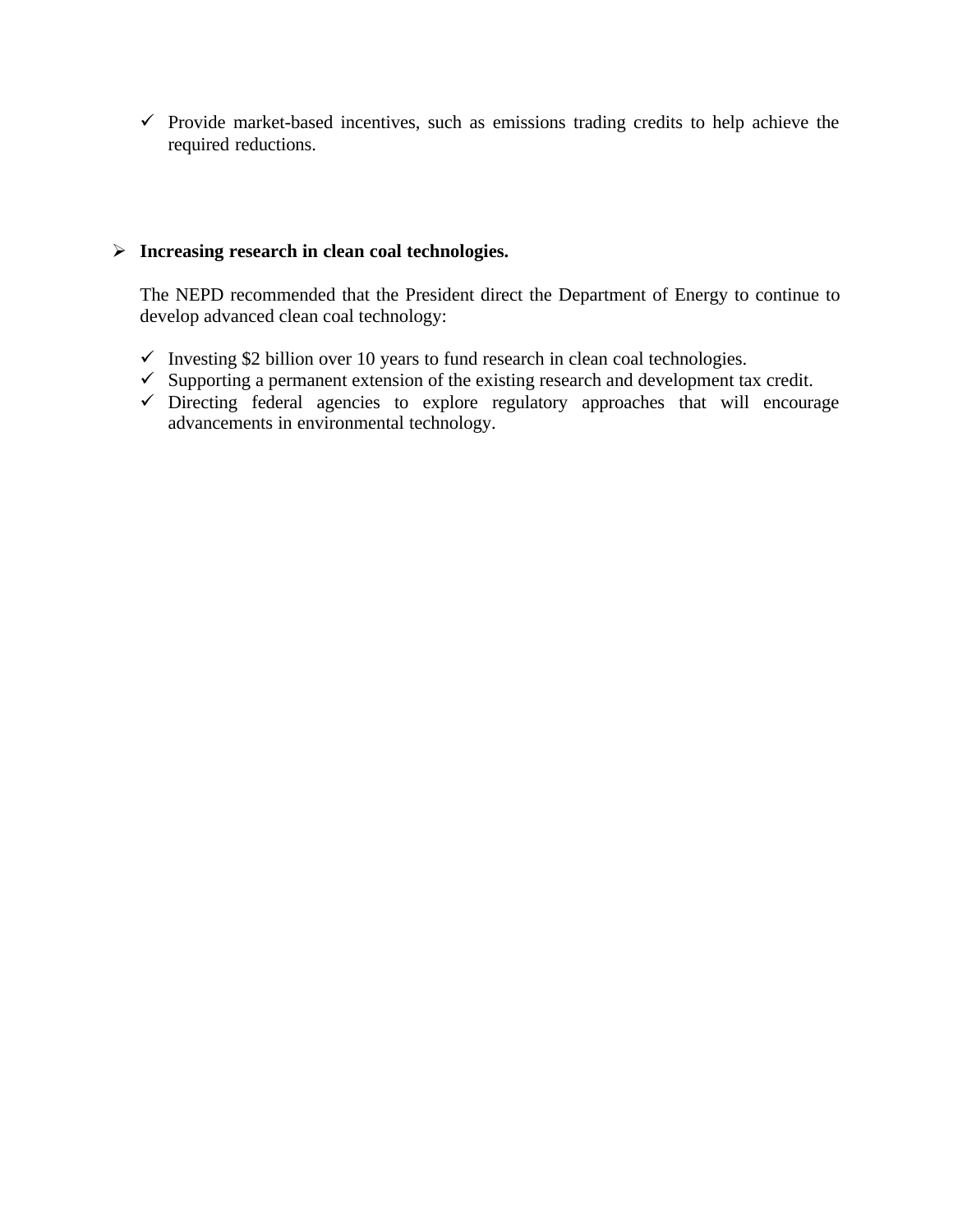# **An Analysis of the Kyoto Protocol**

"The Kyoto Protocol was fatally flawed in fundamental ways. But the process used to bring nations together to discuss our joint response to climate change is an important one."

– President George W. Bush

**The Kyoto Protocol is fundamentally flawed**. The Kyoto Protocol fails to establish a longterm goal based on science, poses serious and unnecessary risks to the U.S. and world economies, and is ineffective in addressing climate change because it excludes major parts of the world.

**The Kyoto Protocol is ineffective in addressing climate change because it excludes developing countries.** The Kyoto Protocol's emission reduction requirements apply only to industrialized countries. Developing countries can continue business as usual under the Kyoto Protocol, despite their rapidly growing emissions:

- $\triangleright$  Current data indicate that developing countries' net emissions (including emissions and uptake from land use activities) have already exceeded those of the developed world.<sup>10</sup>
- $\triangleright$  Moreover, annual developing country emissions of CO<sub>2</sub> will double between 1990 and 2010 – an increase that represents over twice as many tons as all of the reductions the United States would be required to take under the Kyoto Protocol.<sup>11</sup>

**The Kyoto Protocol's targets are not based on science.** Its targets and timetables were arrived at arbitrarily as a result of political negotiations, and are not related to any specific scientific information or long-term objective.

**The Kyoto Protocol targets are precipitous**. Under the Kyoto Protocol, the emission reduction target for the United States is 7% from 1990 levels for each year from 2008-2012. However, the figure of 7% is misleading, because it does not take into account growth in emissions between 1990 and 2012. The actual reduction from the U.S. current emissions trajectory for this period is over 30%.<sup>12</sup> In other words, meeting its target would require the United States to reduce its output of greenhouse emissions by one third in less than seven years. This would require U.S. firms to retire large amounts of capital stock prematurely, imposing substantial and unnecessary costs on the U.S. economy. The Kyoto Protocol also does not allow countries to count legitimate mitigation activities. In fact, it restricts the use of carbon sequestration as a means of achieving its objectives. Moreover, it does not address substances that impact climate change, such as black carbon and tropospheric ozone, reductions of which would also have significant health benefits.

 $\overline{a}$ 

<sup>&</sup>lt;sup>10</sup> IPCC Special Report on Emission Scenarios, International Energy Agency data (www.iea.org) and Land-use data from Oak Ridge Laboratory Carbon Dioxide Information Analysis Center (cdiac.esd.ornl.gov).

<sup>11</sup> International Energy Outlook 2001, Energy Information Administration (www.eia.doe.gov/oiaf/ieo)

<sup>&</sup>lt;sup>12</sup> United States submission to the UNFCCC, 2001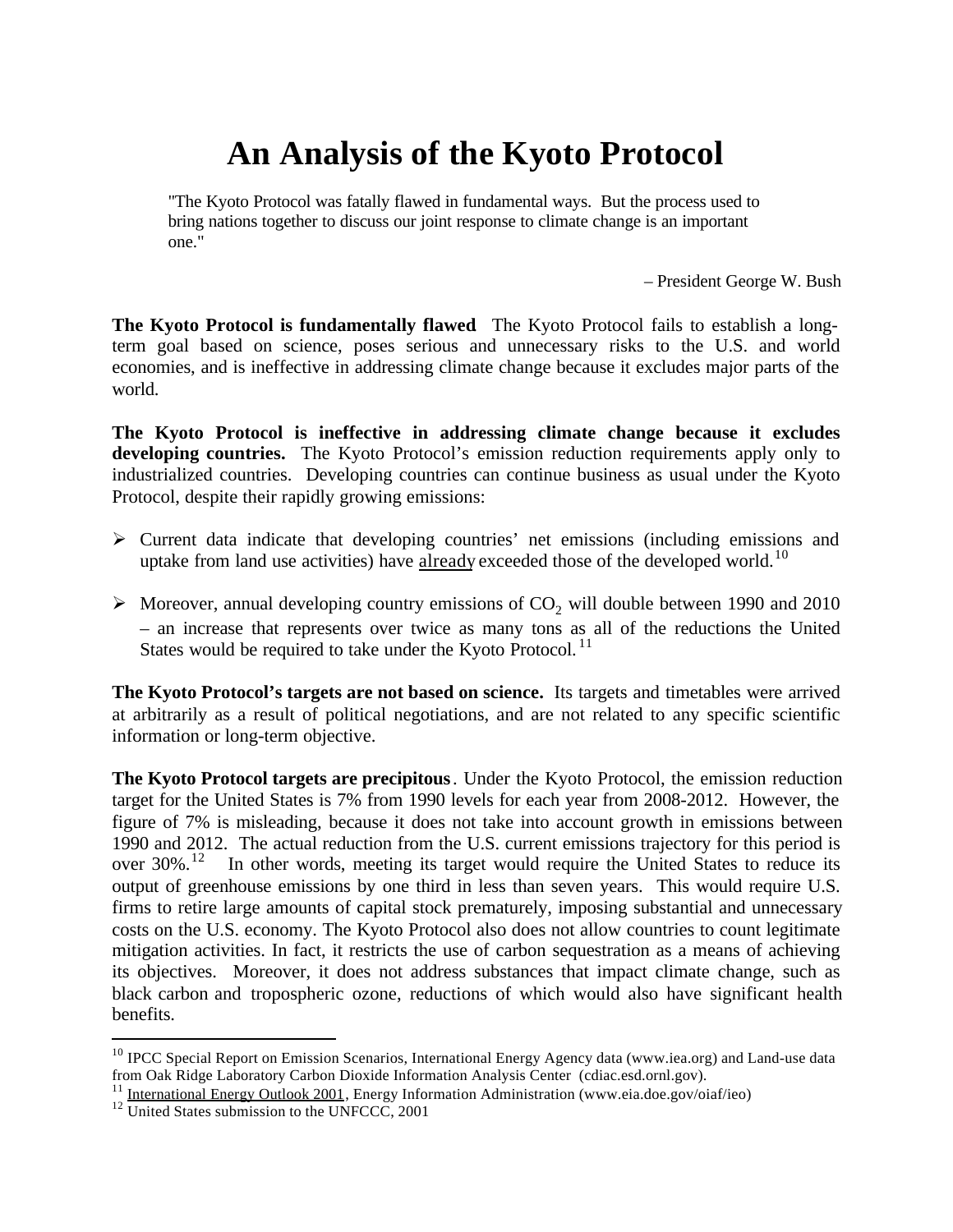**The Kyoto Protocol risks significantly harming the U.S. and global economies**. The Kyoto Protocol would require the United States to meet its target no matter what the cost, which could be substantial:

- $\triangleright$  Most models suggest a reduction in U.S. GDP of 1% to 2% by 2010 as a result of Kyoto without emissions trading.<sup>13</sup> A 2% reduction is comparable to the impact of the oil shock of the 1970s.
- $\triangleright$  A U.S. Department of Energy model suggests a reduction of as much as 4%<sup>14</sup> in GDP under a scenario in which the United States does not establish implementing regulations before 2005 and does not engage in emissions trading. Under such a scenario, the U.S. economy could be transformed from one of strong growth to recession, with potentially significant repercussions for the global economy.

Other major industrial countries also have very stringent targets. The difficulties many countries will have in meeting their targets raises serious questions about the viability of the Kyoto Protocol framework.

**The Kyoto Protocol would leave the United States dangerously dependent on other countries to meet its emission targets**. Under the Kyoto Protocol's emissions trading system, countries are allowed to buy and sell part of their emissions allowances. Most economic models indicate that achieving reductions through emissions trading with other countries may cost about half of what it would cost to achieve the same reductions domestically under the Kyoto Protocol. <sup>15</sup> Many analysts have pointed to trading as the only way that the United States could meet its Kyoto target. Yet few countries will have many excess tons to sell other than Russia and several other Eastern European countries that negotiated targets well above their expected emissions during the period 2008-2012. There is no guarantee that these allowances would be available:

- $\triangleright$  In order to sell allowances, countries must meet measuring and monitoring requirements. Some countries with excess emissions are far from meeting these requirements now, and it is likely that the United States and other countries would not know until at least 2007 whether they could meet their requirements. This creates enormous uncertainty about the cost of meeting the Kyoto Protocol until well after the United States has assumed its obligations.
- $\triangleright$  Even if these countries met their requirements and were allowed to sell their emission allowances, U.S. purchases of allowances would amount to many billions of dollars of financial transfers annually – without achieving any meaningful greenhouse gas emission reductions or climate benefit.

 $\overline{a}$ 

<sup>&</sup>lt;sup>13</sup> Energy Modeling Forum results reported in IPCC Working Group III Third Assessment Report, Ch. 18, p. 70 (Final Government Distribution version)

<sup>&</sup>lt;sup>14</sup>Impacts of the Kyoto Protocol on U.S. Energy Markets and Economic Activity, US Energy Information Administration, 2000

<sup>&</sup>lt;sup>15</sup> Energy Modeling Forum results reported in IPCC Working Group III Third Assessment Report, Ch. 18, p. 70 (Final Government Distribution version)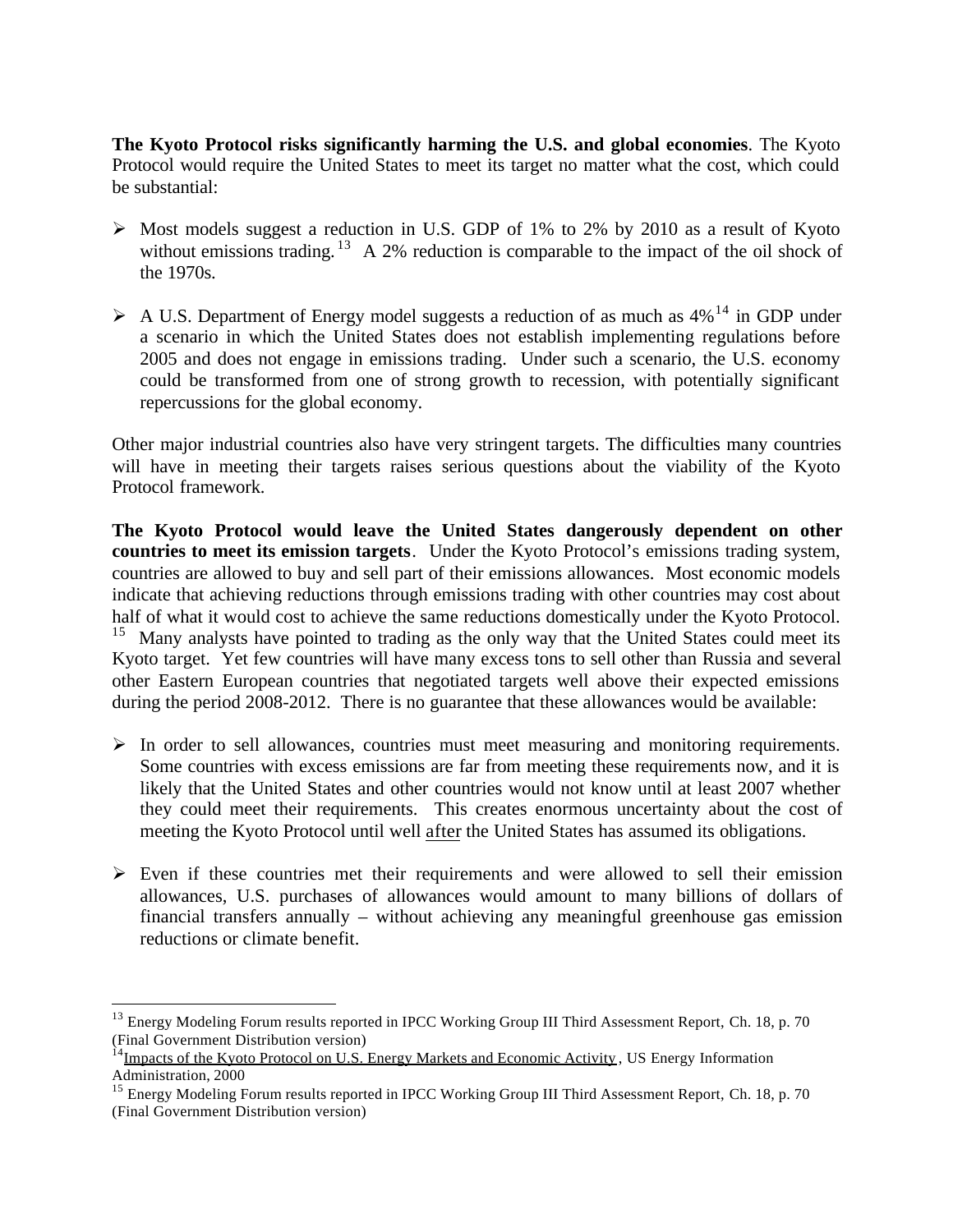# Advancing Technology to Address Climate Change

 *"America is a leader in technology and innovation. We all believe technology offers great promise to significantly reduce emissions. So we are creating the 'National Climate Change Technology Initiative.' "*

− President George W. Bush

## Executive Summary

**New technologies hold the promise of increasing our supply of energy more efficiently and more cleanly**. **Technology has also played and will continue to play an important role in reducing greenhouse gas emissions and controlling costs.** Because greenhouse gas emissions come from many sectors of the economy, a wide variety of technologies will be needed. A portfolio of technologies to address climate change could include energy efficient technologies; lower carbon-emitting technologies; carbon capture, storage and sequestration technologies; and new technological discoveries yet to be made.

To advance the technology across each of these areas, President Bush will create the **National Climate Change Technology Initiative**. The President is charging the Secretaries of Commerce and Energy, working with other agencies, to:

- ÿ **Evaluate the current state of U.S. climate change technology research and development** and make recommendations for improvements.
- **Provide guidance on strengthening basic research** at universities and national laboratories, including the development of the advanced mitigation technologies that offer the greatest promise for low-cost reductions of greenhouse gas emissions.
- ÿ **Develop opportunities to enhance private-public partnerships** in applied research and development to expedite innovative and cost-effective approaches to reduce greenhouse gas emissions.
- ÿ **Make recommendations for funding demonstration projects** for cutting-edge technologies.
- ÿ **Develop improved technologies for measuring and monitoring** gross and net greenhouse gas emissions.

**The National Climate Change Technology Initiative also will enhance coordination across federal agencies, and among the federal government, universities, and the private sector.**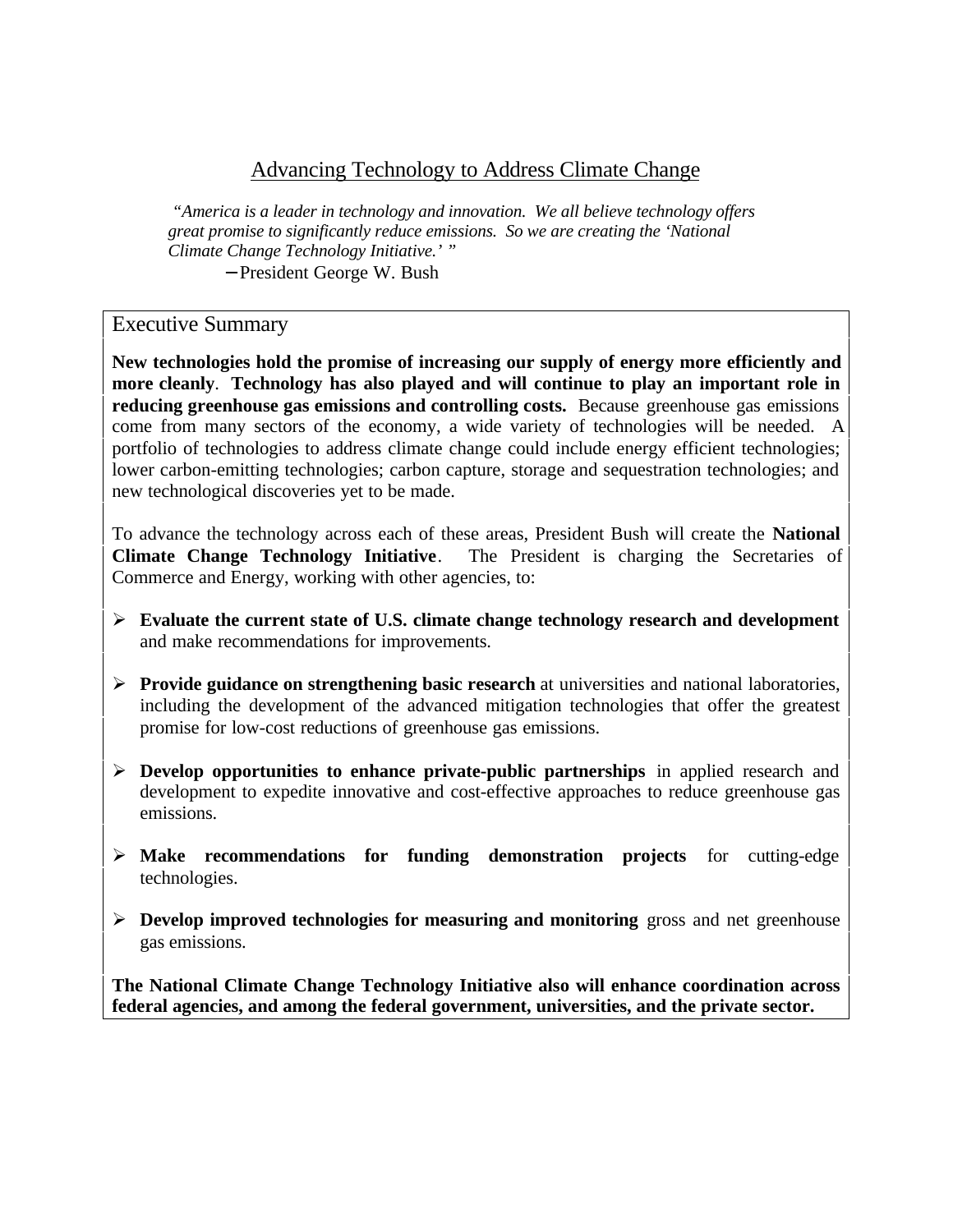# **The Importance of Technology to Mitigate Climate Change**

Technology will continue to play an important role in reducing greenhouse gas emissions and controlling costs. The long-term objective of the 1992 Framework Convention on Climate Change – to stabilize greenhouse gas concentrations in the atmosphere – can be addressed in two ways. First, by reducing emissions of greenhouse gases. Because greenhouse gases are emitted so broadly across society, no single technology appears to be sufficient to stabilize the increasing atmospheric greenhouse gas concentrations. Rather, **a portfolio of technologies aimed at improving energy efficiency, and increasing the use of low carbon fuels will help to reduce greenhouse gas emissions and ultimately to stabilize concentrations.**

Second, greenhouse gas concentrations can be addressed by means of capturing and sequestering gases, either at the source or after they have been released into the atmosphere. Limited carbon capture is occurring today, using currently available technologies. **Continued research and development is needed to explore advanced chemical and biological mechanisms to remove carbon dioxide from the atmosphere** .

# *General Investment Criteria*

The Presidents of the National Academy of Sciences, National Academy of Engineering, and the Institute of Medicine have provided some general principles for government investment in technology. In "Preparing for the 21st Century: Science and Technology Policy in a New Era" (October 23, 1997), the Presidents of the Academies offered criteria for such investment, including:

- $\triangleright$  Direct government investments in science and technology should be focused on long-range, broadly useful research in basic technology and science, both of which produce benefits far in excess of what private sector entities can capture for themselves.
- $\triangleright$  The federal government should cooperate with the private sector so that the United States maintains a position of leadership in those technologies that promise to have a major and continuing impact on broad areas of industrial and economic performance.
- $\triangleright$  But the government need not invest in fields in which the private sector already has programs of development in place. Private firms have the primary responsibility for product development, but federal and state governments play an important role in enhancing the civilian technology base and its adoption through their economic, regulatory, and trade policies, their support for research and development, and their own procurement of technology.
- $\triangleright$  Maintaining U.S. leadership in science and technology despite budget constraints will require discipline in the allocation of resources for federal investments. Within the general constraints determined by national priorities, the selection of individual projects must reflect the highest standards of the scientific and technical community.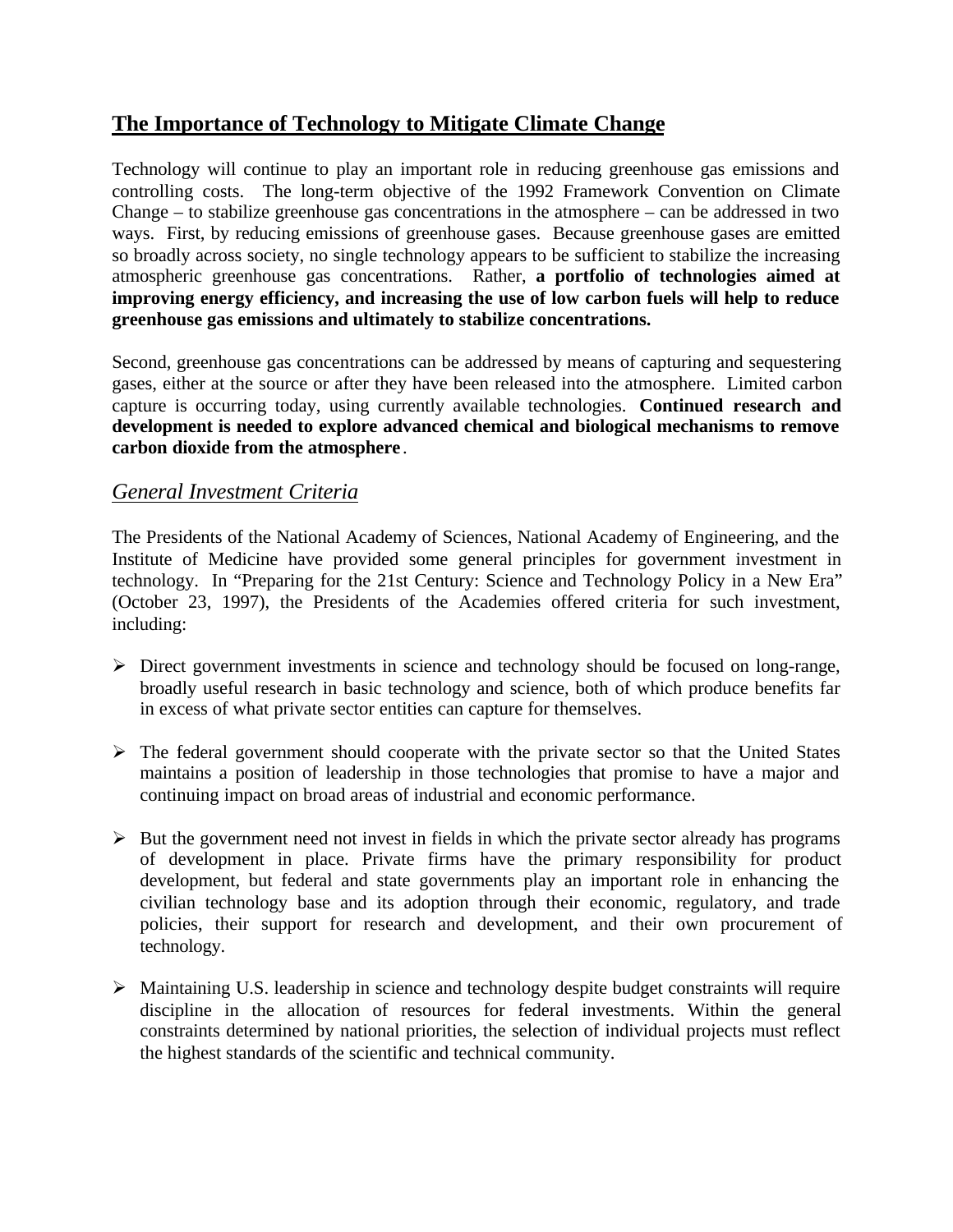#### **Assessing the Current State of U.S. Climate Change Technology Research**

The U.S. government has funded research to develop several technologies that mitigate climate change. In general, these technologies are aimed at: increasing energy efficiency to reduce the amount of energy consumed for goods produced in the economy; creating opportunities to switch to fuels and products that emit relatively lower amounts of greenhouse gases; enhancing carbon removal and storage in terrestrial, ocean, and geological sinks; and exploring innovative concepts along unconventional paths to discover new ways to reduce greenhouse gas emissions, such as advanced biotechnology concepts.

In order to advance climate change technology research, President Bush will:

#### ÿ **Charge the Secretary of Commerce, the Administrator of the Environmental Protection Agency, and the Secretary of Energy to evaluate the current state of U.S. climate change technology research and development** and make recommendations for improvements.

#### **Strengthening Basic Climate Change Technology Research**

The development of certain climate change mitigation technologies may be impractical for the private sector. Such technologies have some unique characteristics, including instances where the:

- $\triangleright$  Benefits are too widely spread for any one company to recover its investment at a profit;
- $\triangleright$  Cost or risk is too great for any individual company to bear alone; or
- $\triangleright$  Potential benefits are too far in the future to pass the threshold of private investment criteria.

Yet these advanced concepts may have the greatest potential to reduce greenhouse gas emissions at very low cost. For example, **technological advances in areas such as biotechnology offer the potential for dramatic innovations in many areas**. An important technology is the development of bioreactors that can harness the potential of microbial communities, such as photosynthetic bacteria, to produce clean fuels such as hydrogen. These bioreactors can exploit our increasing understanding of the biochemical pathways of microbial communities. While these biotechnologies are currently producing higher value products, like pharmaceuticals, significant new scientific research will be required for the direct production of fuels.

Similarly, **scientists have begun work on promising new technologies for the cost-effective capture and sequestration of carbon in terrestrial and marine ecosystems**. These opportunities may provide other environmental benefits as well, such as improved soil quality, better retention of moisture and nutrients, and reduced soil erosion. Researchers at the Department of Energy, for example, are studying "mineral carbonization," a technique for turning gaseous  $CO_2$  into an environmentally-benign mineral that could be used to refill mine pits in land reclamation efforts.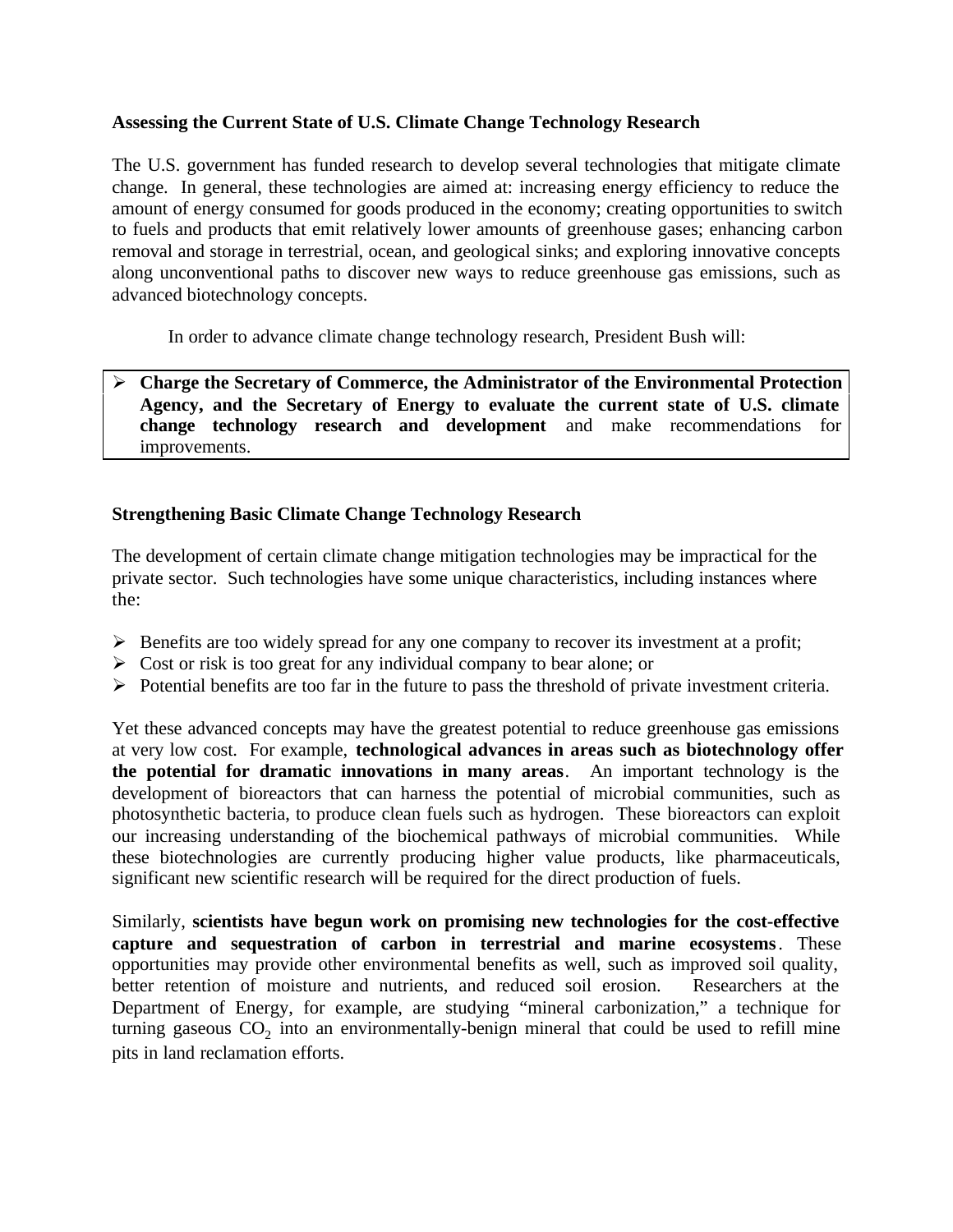Research and development efforts to date show promise for several options. However, many options are still emerging concepts both in the United States and internationally. Estimates of their potential for mitigating climate change are large, but highly uncertain. Markets for these or other technologies will be developed if buyers have some assurance about the quantity and quality of the product they are purchasing. In addition, there are many scientific and technological challenges regarding costs, environmental impacts, and public acceptability that must be resolved before these climate mitigation technologies can reach their potential. How and how much to invest in these areas are questions that must be answered to ensure that we as a society can harness our technological resources and capabilities and find the most cost-effective and environmentally sound solutions to the risks posed by increasing atmospheric concentrations of greenhouse gases.

Therefore, President Bush has directed that the National Climate Change Technology Initiative will:

**Provide guidance on strengthening basic research** at universities and national laboratories, including the development of the advanced mitigation technologies that offer the greatest promise for low-cost reductions of greenhouse gas emissions.

#### **Enhancing Private-Public Partnerships**

It is important to effectively use the technologies that are and will soon become available. For example, technologies designed to increase energy efficiency, such as industrial applications of combined heat and power (CHP), enable both the local generation of electricity and the efficient use of the byproduct heat. When the quantities of the heat and power produced are well matched to the requirements of an industrial plant or facility, total efficiency of the fuel utilization can reach 90 percent, avoiding significant emissions of CO<sub>2</sub>.

Similarly, the United States can achieve significant reductions of energy consumption and the related emissions of greenhouse gases through building systems with integrated electronic sensors, "smart" windows, and computers to monitor, maintain, and manage building operations. Also, one of the most challenging and important elements of a comprehensive strategy to address long-term greenhouse gas emission reductions is to improve the efficiency of our transportation fleet. The development of higher efficiency, hybrid passenger vehicles is an important first step.

In addition to energy efficiency, there are opportunities to increase the use of fuels that emit fewer greenhouse gases. For example, increased use of biomass residues and development of herbaceous crops, like native American prairie switchgrass, can mitigate greenhouse gases from coal-fired power plants and reduce air toxic emissions. Similarly, biomass can be converted into simple chemicals and plastic substitutes from which a new chemical industry can be formed.

Currently, the Federal government has established partners in the private sector to advance these technologies. It is critical to enhance this role and ensure that partnerships with industry are directed toward the most mutually beneficial outcomes.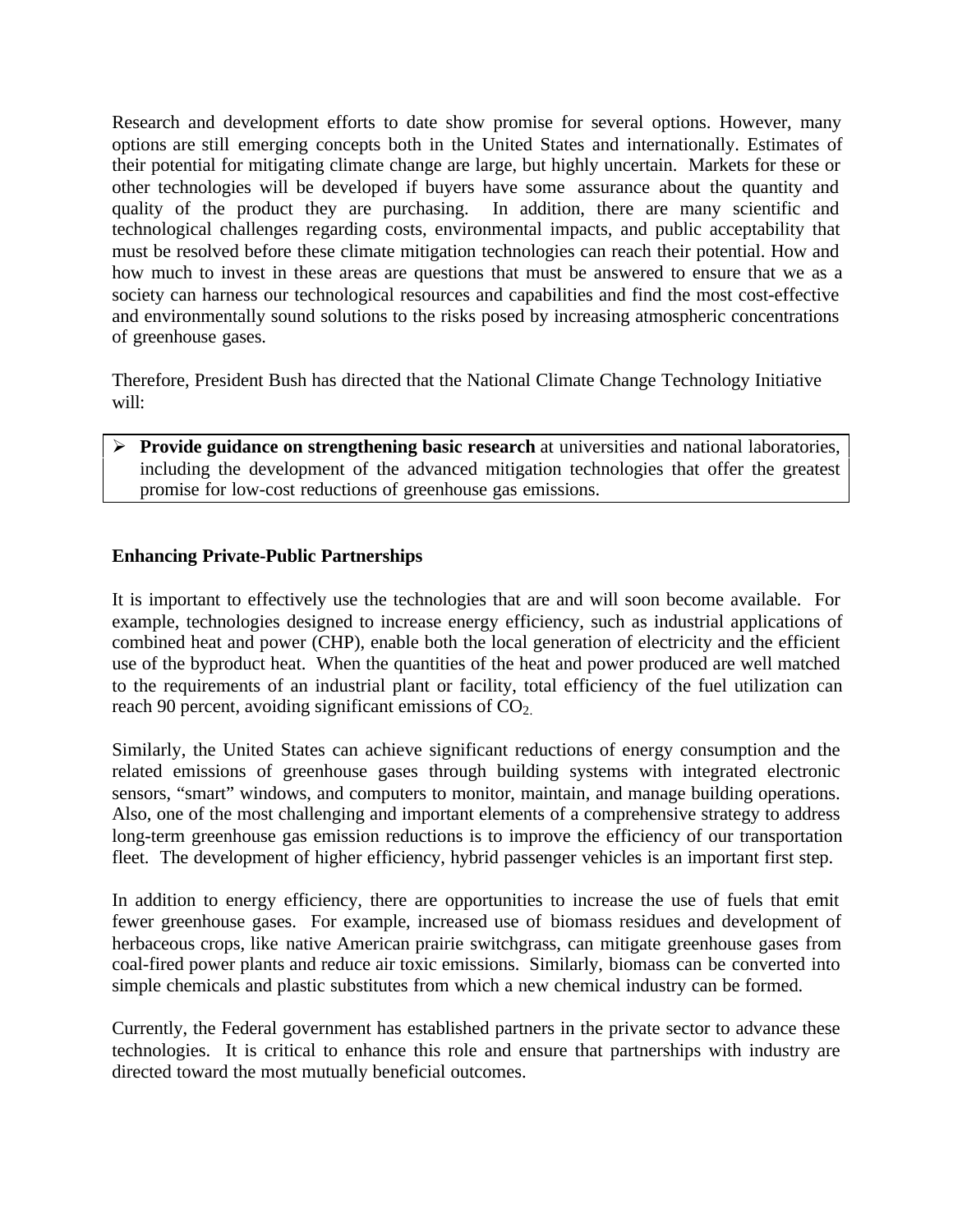Therefore, President Bush has directed that the National Climate Change Technology Initiative will:

ÿ **Develop opportunities to enhance private-public partnerships** in applied research and development to expedite innovative and cost-effective approaches to reduce greenhouse gas emissions.

# Promoting Cutting Edge Technology

Cutting-edge technologies hold the promise of helping to reduce emissions of greenhouse gases. For instance, geothermal power plants have a proven record of performance for producing reliable base-load power with minimal environmental effects. However, substantial known resources have not been tapped. Advanced technology is being developed to make more geothermal resources economical over a larger portion of the country. In response to the electricity shortages in the West, a demonstration of the economic and environmental benefits of the next generation of geothermal power plant technology, such as improved condensers and heat exchangers, will spur new development. As much as 100 to 300 megawatts of additional geothermal power to replace combustion-fired facilities will become available at new and existing plants within the next two years.

Fuel cells, a product of America's space program, hold great promise for reducing emissions. As noted in the National Energy Policy, the first generation fuel cells for stationary power applications entered commercial markets in 1995 and the second generation is currently in the demonstration phase. Innovative demonstration projects will reduce the high cost of this technology and offer a great potential to meet our energy needs.

Therefore, President Bush has directed that the National Climate Change Technology Initiative will:

#### ÿ **Make recommendations for funding demonstration projects** for cutting-edge technologies.

# Technology for Measuring and Monitoring Gross and Net Emissions

A fundamental challenge in attracting private sector investment to land-based greenhouse gas emission reduction or carbon sequestration projects is the ability to accurately quantify the net changes. Private sector investors are reluctant to participate in projects without reliable and credible quantification of the uncertainties associated with different land management practices. Cost effective measurement systems will not only increase the attractiveness of agricultural greenhouse gas projects to investors, but can also provide valuable information to individual farmers and ranchers in optimizing the use of fuel, fertilizers and other substances.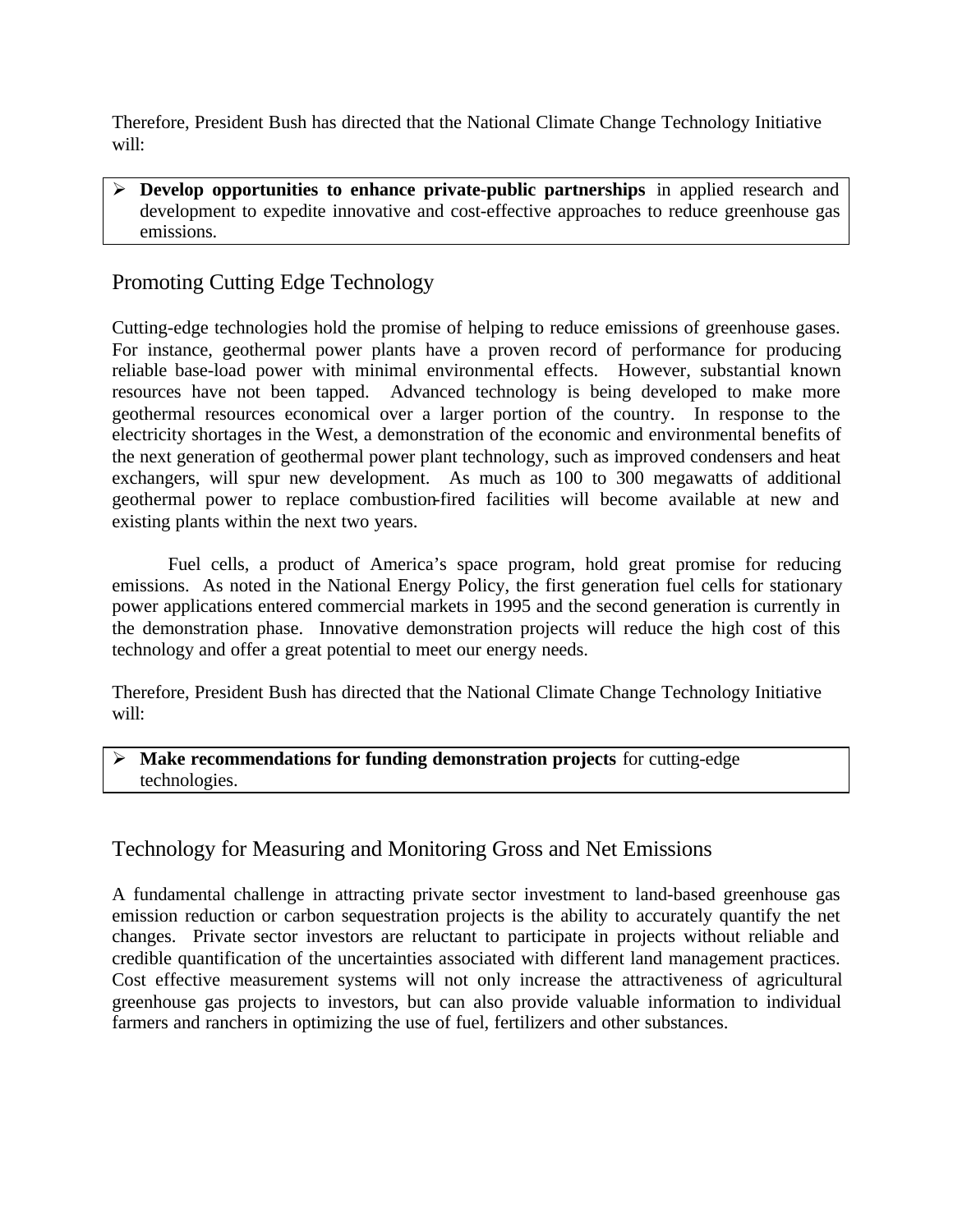Significant advances in the science of remote sensing, coupled with land-based measurements, create new opportunities to monitor and verify greenhouse gas emissions. New and improved sensors that can be mounted on earth observing satellites and high altitude aircraft can deliver a unique capability to regularly monitor greenhouse gases with high accuracy, including carbon dioxide, methane, and ozone. This effort requires collaboration between the federal government and the private sector.

Therefore, President Bush has directed that the National Climate Change Technology Initiative will:

#### ÿ **Develop improved technologies for measuring and monitoring** gross and net greenhouse gas emissions.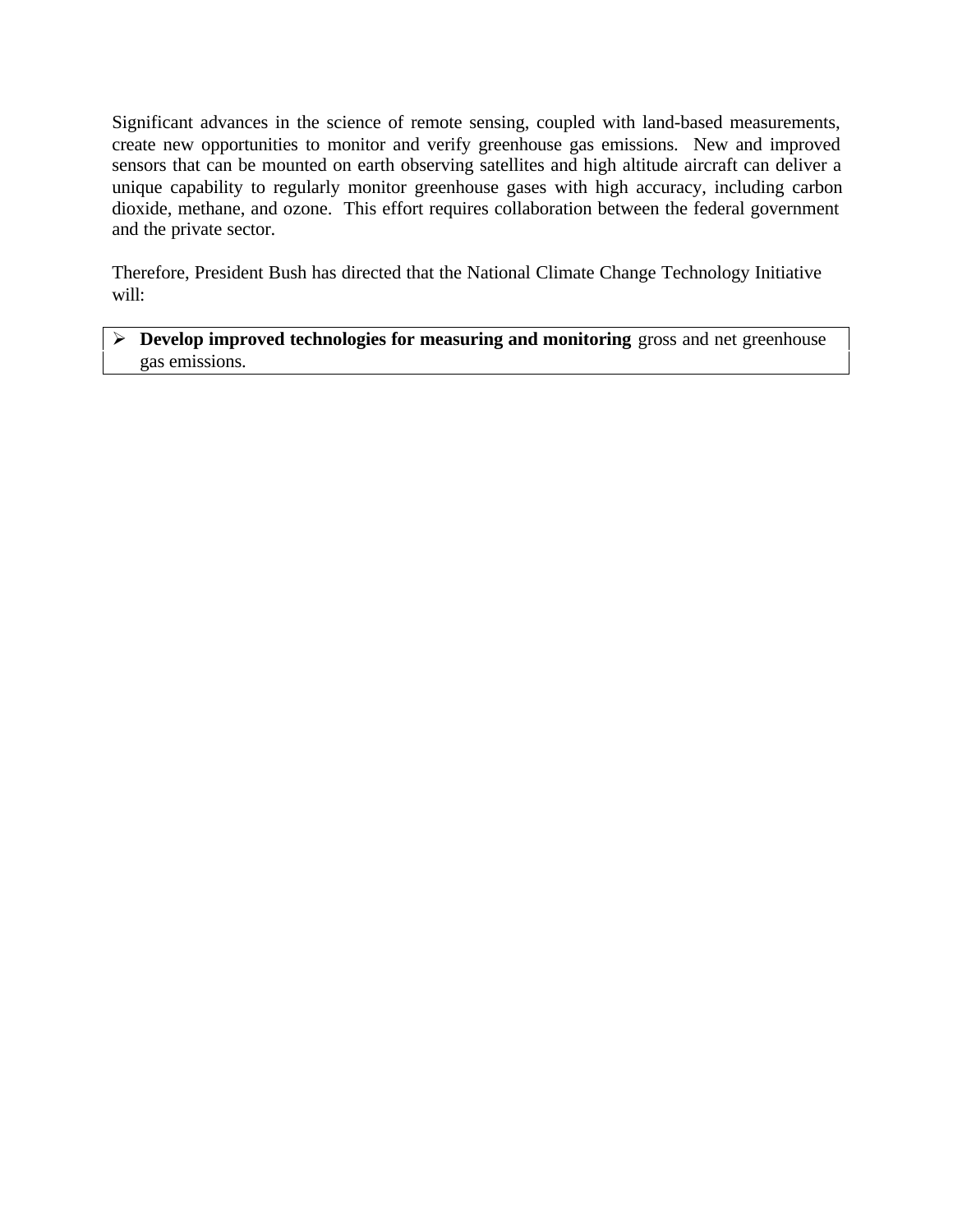# **ADVANCING THE SCIENCE OF CLIMATE CHANGE**

*"MY CABINET-LEVEL WORKING GROUP HAS MET REGULARLY FOR THE LAST TEN WEEKS TO REVIEW THE MOST RECENT, MOST ACCURATE, AND MOST COMPREHENSIVE SCIENCE. THEY HAVE HEARD FROM SCIENTISTS OFFERING A WIDE SPECTRUM OF VIEWS; THEY HAVE REVIEWED THE FACTS, AND THEY HAVE LISTENED TO MANY THEORIES AND SUPPOSITIONS. THE WORKING GROUP ASKED THE HIGHLY RESPECTED NATIONAL ACADEMY OF SCIENCES TO PROVIDE US THE MOST UP-TO-DATE INFORMATION ABOUT WHAT IS KNOWN – AND WHAT IS NOT KNOWN – ON THE SCIENCE OF CLIMATE CHANGE…THE UNITED STATES [WILL] HELP LEAD THE WAY BY ADVANCING THE SCIENCE ON CLIMATE CHANGE."* 

# PRESIDENT GEORGE W. BUSH

# **Executive Summary**

**The United States leads the world in climate change research, spending more than the 15 nations of the European Union and Japan combined.** Over the past decade, the United States has invested nearly \$18 billion in such research and has increased our understanding of changes in climate, human links to these changes, and possible consequences.

To have the most up-to-date information of what is known and unknown about the science of climate change, the Cabinet-level climate change working group requested a report from the National Academy of Sciences (NAS). **The NAS report identified substantial uncertainty in critical areas,** such as:

- $\triangleright$  The feedbacks in the climate system that determine the magnitude and rate of temperature increases;
- $\triangleright$  The future usage of fossil fuels and the future emissions of methane;
- $\triangleright$  How much carbon is sequestered by oceans and other sinks and how much remains in the atmosphere;
- $\triangleright$  The details of regional climate change resulting from global climate change;
- $\triangleright$  The nature and causes of the natural variability of climate, its interactions with forced changes, and the direct and indirect effects of aerosols.

**The National Academy of Sciences concluded, "[m]aking progress in reducing the large uncertainties in projections of future climate will require addressing a number of fundamental scientific questions** relating to the buildup of greenhouse gases in the atmosphere and the behavior of the climate system."

To ensure that policies are shaped, and continue to be shaped, by the best science, President Bush will work aggressively to advance the science of climate change**. Today, the President is announcing the U.S. Climate Change Research Initiative**, which:

- ÿ Directs the Secretary of Commerce, **working with other agencies**, **to set priorities for additional investments in climate change research, to review such investments, and to maximize coordination among federal agencies;**
- ÿ Fully funds all priority research areas **that the Secretary of Commerce's**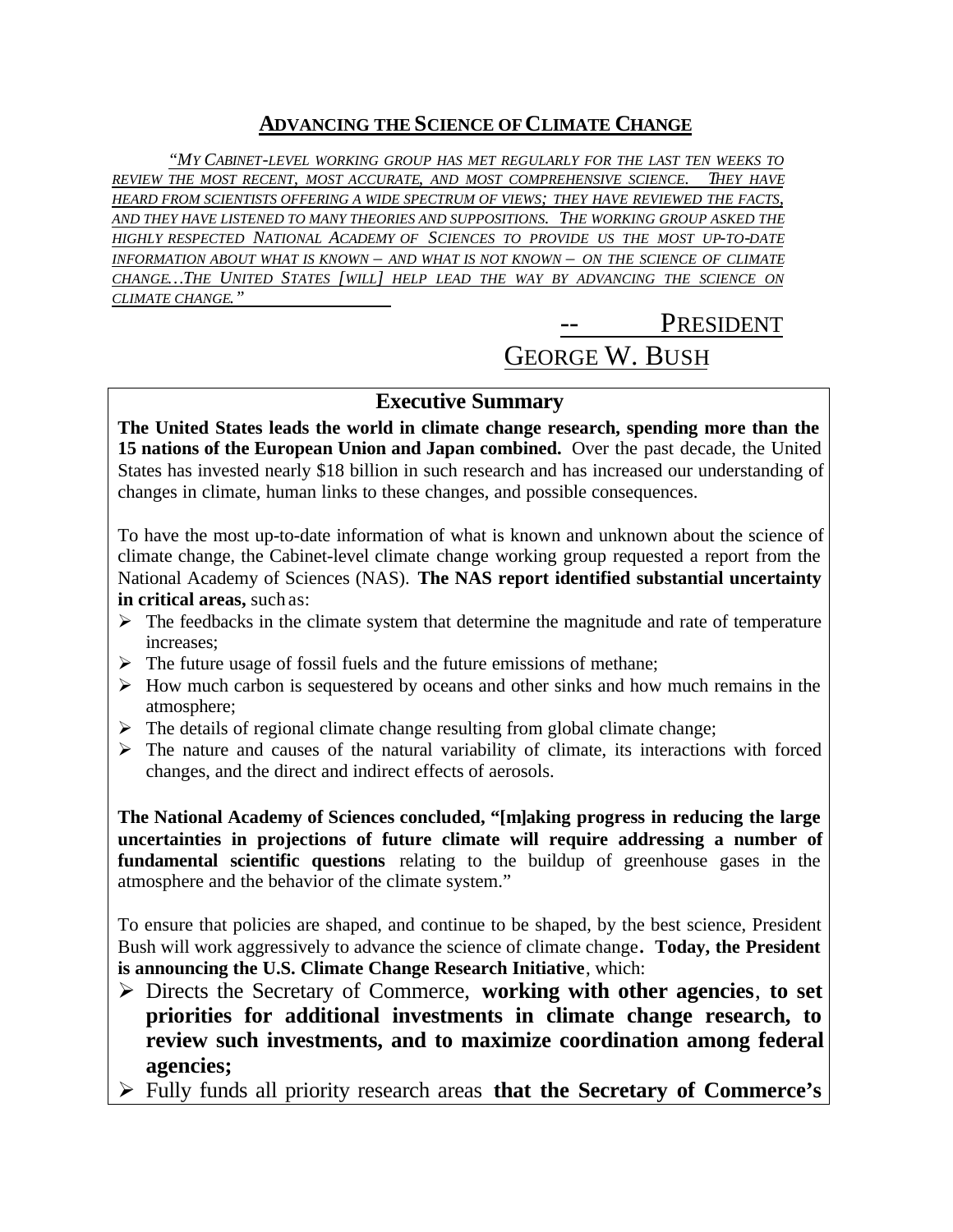**review finds are underfunded or need to be accelerated relative to other research;**

- ÿ **Challenges the major greenhouse gas emitting countries to increase significantly their investments** in high priority areas of climate change research;
- **Provides up to \$25 million,** and calls on other developed countries to provide matching funds, to help build climate observation systems in developing countries; and
- ÿ **Proposes a joint venture** with the EU, Japan and others to develop state-of-the-art climate modeling to help us better predict the causes and consequences of climate change. **U.S. Climate Research to Date**

# U.S. Global Change Research Program

The United States leads the world in climate change research, spending approximately \$1.6 billion annually. The United States is responsible for half of the world's annual climate change research expenditures, three times more than the next largest contributor and larger than the contributions of Japan and all 15 nations of the European Union combined.



*Source: IGFA National Updates" (IGFA, 2000), NASA, European Space Agency, National Space Development Agency of Japan, Centre National d'Etudes Spatiales*

The U.S. Global Change Research Program (USGCRP) is a national research program that coordinates most of the federal government's research on climate change. Definition of the program began under the Reagan Administration; the program became a presidential initiative under President George Bush, and was codified by Congress in the Global Change Research Act of 1990.

Since its establishment in 1990, USGCRP has spent approximately \$18 billion. The President's fiscal year 2002 budget requests \$1.6 billion for USGCRP. One half of this investment is devoted to climate change science and the other half to associated satellite systems. During its first decade, USGCRP research activities have identified a series of global scale changes, including ozone depletion, climate change, and land cover change. USGCRP has also explored and categorized likely human links to these changes, improved forecasts of the El Nino-Southern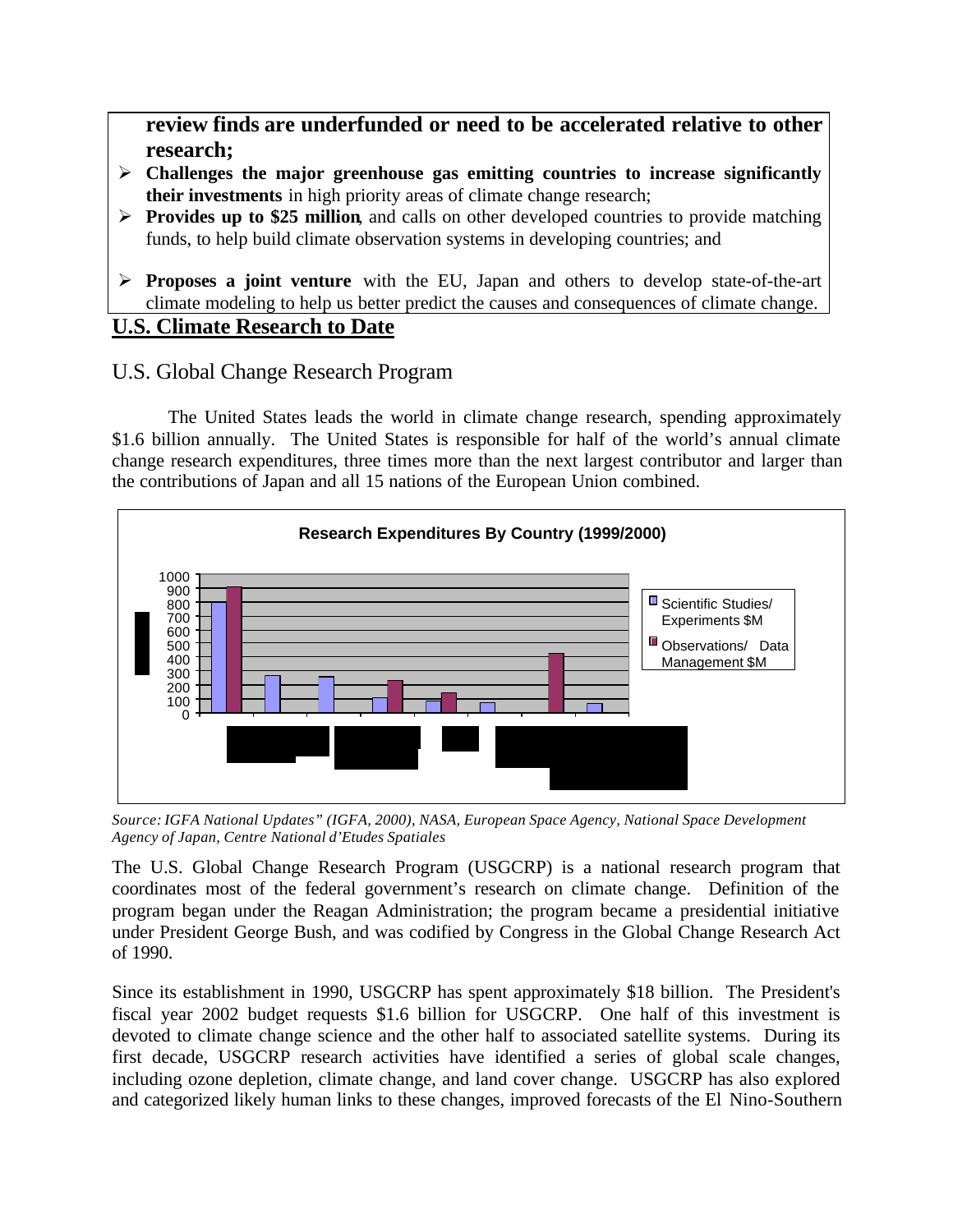Oscillation, and increased understanding of other climate changes. The USGCRP has also developed and deployed a series of remote sensing satellites that could form the basis of a global environmental observing system, and has developed models to analyze the climate process and produce scenarios of potential future climate change and possible consequences.

The USGCRP currently conducts research and observations in the following areas: Understanding the Earth's Climate System; Composition and Chemistry of the Atmosphere; Global Water Cycle; Carbon Cycle Science; Biology and Biochemistry of Ecosystems; Human Dimensions of Global Change; and Paleoenvironment/Paleoclimate (analysis of prehistoric changes in climate). Ten federal agencies participate in the USGCRP and their respective roles are described in Annex I.

# **Key Gaps in Science of Climate Change**

Despite the United States' intensive investment in climate change science over the past decade, numerous gaps remain in our understanding of climate change. The National Academy of Sciences identified in its report, *Climate Change Science: An Analysis of Some Key Questions (June 2001),* critical uncertainties about the science of climate change. At the most fundamental level, the report indicated the need to better understand the causes of warming. The National Academy of Sciences stated, "Greenhouse gases are accumulating in Earth's atmosphere as a result of human activities, causing surface air temperatures and subsurface ocean temperatures to rise. Temperatures are, in fact, rising. The changes observed over the last several decades are likely mostly due to human activities, but we cannot rule out that some significant part of these changes are also a reflection of natural variability."

The National Academy of Sciences report goes on to identify a range of specific areas of scientific uncertainty that require additional study and research. These gaps include:

- ÿ **How much carbon is sequestered by oceans and terrestrial sinks and how much remains in the atmosphere is uncertain:**
	- $\checkmark$  "How land contributes, by location and processes, to exchanges of carbon with the **atmosphere is still highly uncertain. . . ." (p. 11)**
	- ¸ **"These estimates [of future carbon dioxide climate forcings] . . . are only approximate because of uncertainty about how efficiently the ocean and terrestrial biosphere will sequester atmospheric CO<sup>2</sup> ." (p. 13)**
	- $\checkmark$  "How much of the carbon from future use of fossil fuels will be seen as increases in carbon dioxide in the atmosphere will depend on what fractions are taken up by land and by the oceans. The exchanges with land occur on various time scales, out to centuries for soil decomposition in high latitudes, and they are sensitive to climate change. Their projection into the future is highly problematic." (p. 18)

#### ÿ **The feedbacks in the climate system that determine the magnitude and rate of temperature increases are uncertain:**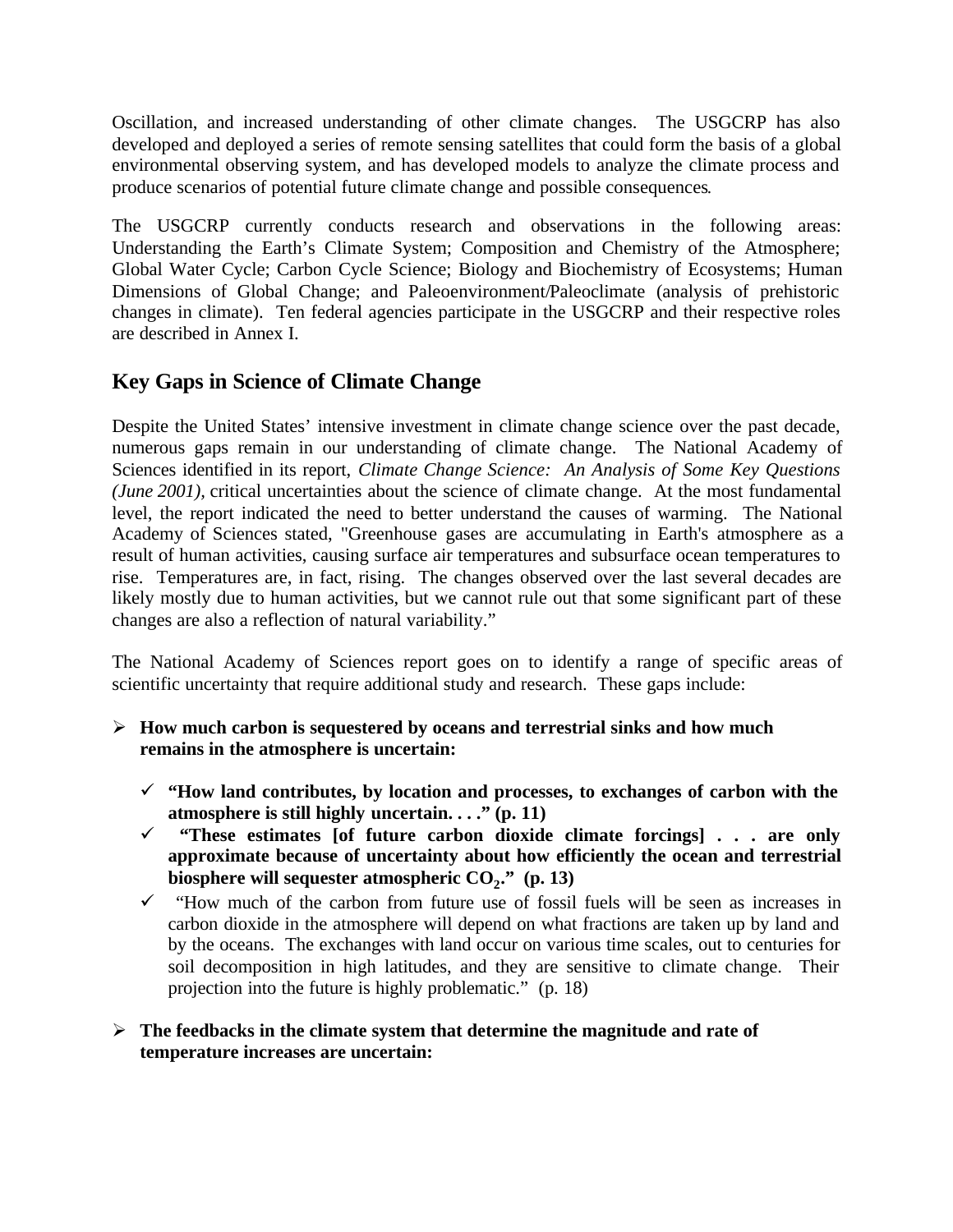- $\checkmark$  "Because there is considerable uncertainty in current understanding of how the climate system varies naturally and reacts to emissions of greenhouse gases and aerosols, current estimates of the magnitude of future warming should be regarded as tentative and subject to future adjustments (either upward or downward)." (p. 1)
- $\checkmark$  "Much of the difference in predictions of global warming by various climate models is attributable to the fact that each model represents these [feedback] processes in its own particular way. These uncertainties will remain until a more fundamental understanding of the processes that control atmospheric relative humidity and clouds is achieved." (p. 4)

#### ÿ **The direct and indirect effects of aerosols are uncertain:**

- $\checkmark$  "The greatest uncertainty about the aerosol climate forcing—indeed, the largest of all the uncertainties about global climate forcings—is probably the indirect effect of aerosols on clouds." (p. 14)
- $\checkmark$  "The great uncertainty about this indirect aerosol climate forcing presents a severe handicap both for the interpretation of past climate change and for future assessments of climate changes." (p. 14)
- $\checkmark$  "Climate forcing by anthropogenic aerosols is a large source of uncertainty about future climate change." (p. 13)
- $\checkmark$  "Because of the scientific uncertainties associated with the sources and composition of carbonaceous aerosols, projections of future impacts on climate are difficult." (p. 12)

#### ÿ **The details and impacts of regional climate change resulting from global climate change are uncertain:**

- $\checkmark$  "On the regional scale and in the longer term, there is much more uncertainty" with respect to effects on agriculture and forestry. (p. 19)
- $\checkmark$  "The Northern Hemisphere as a whole experienced a slight cooling from 1946-75, and the cooling during that period was quite marked over the eastern United States. The cause of this hiatus in the warming is still under debate." (p. 16)
- $\checkmark$  "Health outcomes in response to climate change are the subject of intense debate. . . .The understanding of the relationships between weather/climate and human health is in its infancy and therefore the health consequences of climate change are poorly understood. The costs, benefits, and availability of resources for adaptation are also uncertain." (p. 20)
- $\checkmark$  "Changes in storm frequency and intensity are one of the more uncertain elements of future climate change prediction." (p. 20)

#### ÿ **The nature and causes of the natural variability of climate and its interactions with forced changes are uncertain:**

 $\checkmark$  "Because of the large and still uncertain level of natural variability inherent in the climate record and the uncertainties in the time histories of the various forcing agents (and particularly aerosols), a causal linkage between the buildup of greenhouse gases in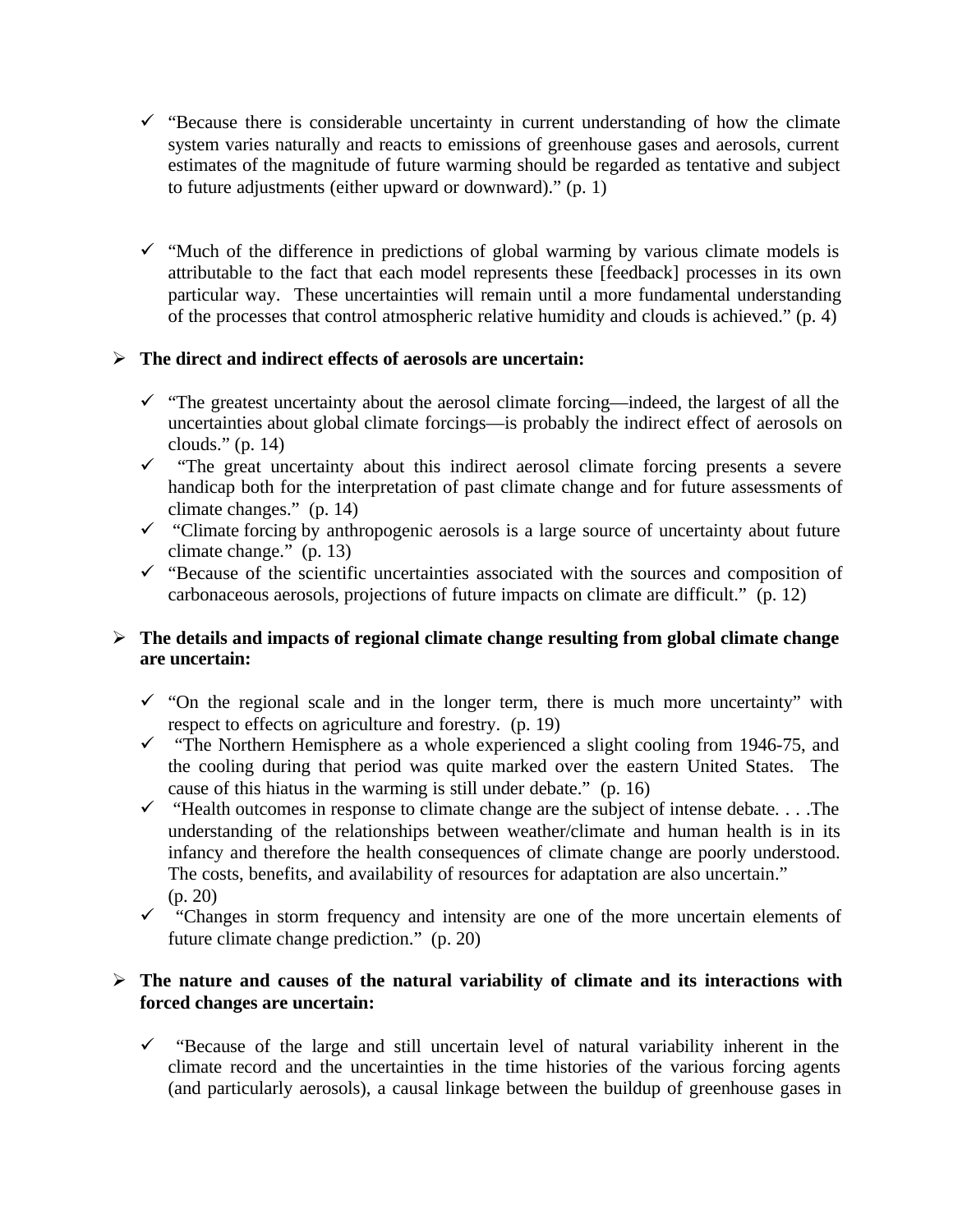the atmosphere and the observed climate changes during the  $20<sup>th</sup>$  century cannot be unequivocally established." (p. 17)

 $\checkmark$  The value of indirect effect of ozone changes induced by solar ultraviolet irradiance variations "remains highly uncertain." (p. 14)

#### ÿ **The future usage of fossil fuels and the future emissions of methane are uncertain:**

- $\checkmark$  "With a better understanding of the sources and sinks of methane, it may be possible to encourage practices . . . that lead to a decrease in atmospheric methane and significantly reduce future climate change." (p. 13 )
- $\checkmark$  "There is no definitive scientific basis for choosing among several possible explanations for these variations in the rates of change of global methane contributions, making it very difficult to predict its future atmospheric concentrations." (p. 11)

In response to these gaps in our knowledge, **the National Academy of Sciences study also recommends, "research that couples physical, chemical biological and human systems; an improved capability of integrating scientific knowledge, including its uncertainty, into effective decision support systems**, and an ability to conduct research at the regional or sectoral level that promotes analysis of the response of human and natural systems to multiple stresses."

**The NAS report also indicates that to advance the understanding of climate change, it will be necessary to have "a global observing system** in support of long term climate monitoring and prediction [and] concentration on large-scale modeling through increased, dedicated supercomputing and human resources." In addition to the recent National Academy of Sciences report, the USGCRP has updated its ten-year plan and submitted it to the National Research Council (NRC) for review. High priority areas for further research are identified in numerous recent reports and documents, such as: *"Global Environmental Change: Research Pathways for the Next Decade" (NRC 1998), "Capacity of US Climate Modeling to Support Climate Change Assessment Activities" (NRC, 1998), "Adequacy of Climate Observing Systems" (NRC, 1999),* and others.

# **Advancing the Science**

**The National Academy of Sciences report states that an "effective strategy for advancing the understanding of climate change will also require…efforts to ensure that climate research is supported and managed to assure innovation, effectiveness and efficiency."** Over the decade of the USGCRP, interagency management of the program has weakened. The National Research Council in its report, *"Global Environmental Change: Research Pathways for the Next Decade" (NRC 1998), identified the problem, and the USGCRP draft ten-year plan has* proposed changes to the management structure. Such issues merit careful and high-level review, in consultation with the Congress.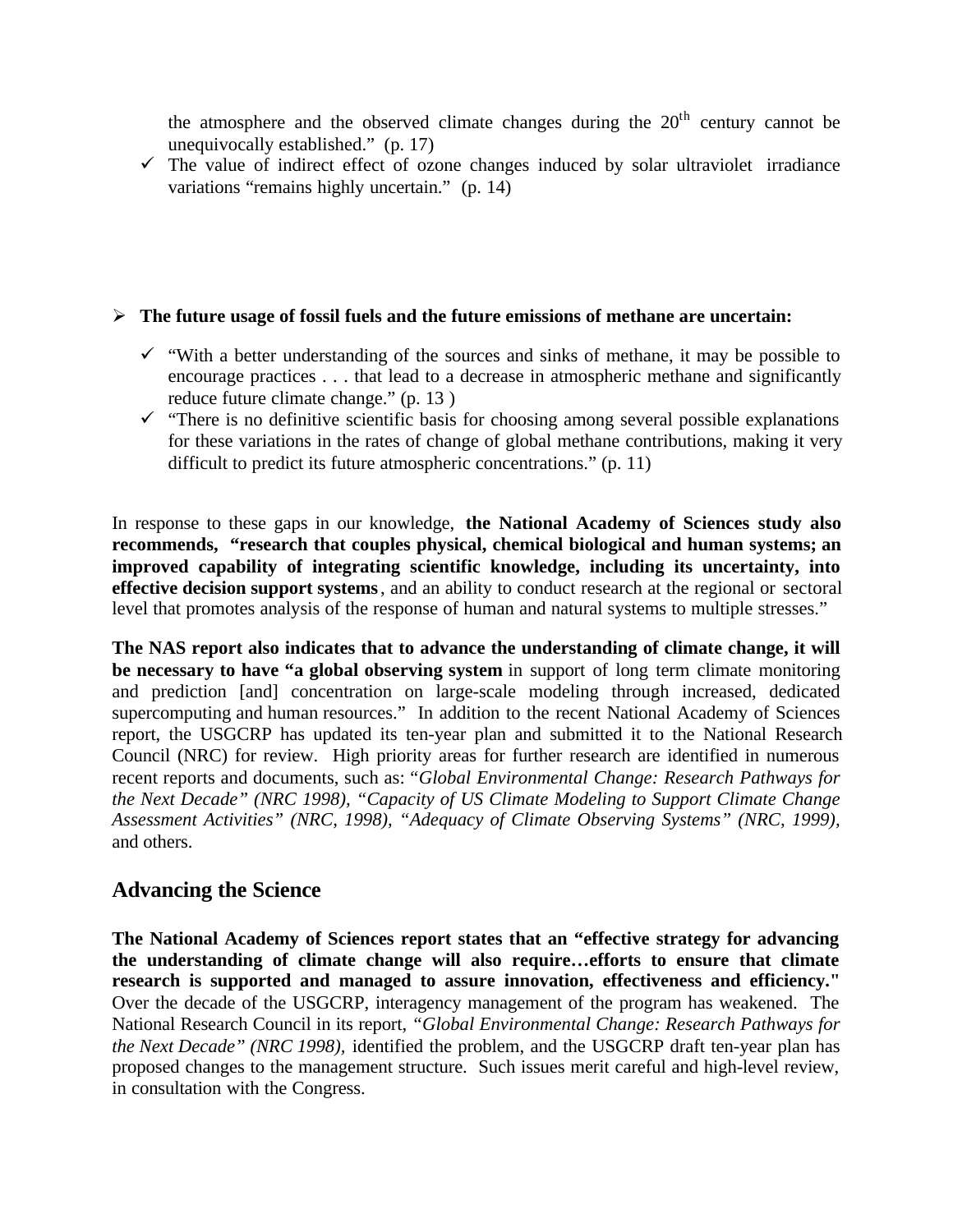Therefore, to advance the science of climate change and focus efforts on the many key areas of uncertainty, President Bush will:

- ÿ **Direct the Secretary of Commerce, working with other agencies, to set priorities for additional investments in climate change research**, to review such investments, and to maximize coordination among federal agencies.
- ÿ **Fully fund all priority research areas** that the review finds are underfunded or need to be accelerated relative to other research. Such areas could include the carbon cycle, climate modeling, and global water cycle.

The United States is making significant investments in the science of climate change and is pledging to accelerate its own research. Climate change is a global problem, however, and other nations must continue to advance the state of scientific knowledge.

The National Research Council, the US Global Change Research Program, and the World Meteorological Organization have all identified the building of a global observing system to monitor climate as being crucial to improving our understanding of the science of climate change. This system must include developing countries that have limited resources to make the necessary measurements.

**The United States, Europe, and Japan each have significant climate modeling capabilities. The United States leads the world in the basic science of climate modeling, and Europe and Japan have built dedicated centers for climate modeling with a clearly defined mission.**

Therefore, to enhance research, build a global climate observation system, and improve climate modeling, President Bush will:

- ÿ **Challenge the major greenhouse gas emitting countries** to increase significantly their investments in high priority areas of climate change research.
- $\triangleright$  **Provide up to \$25 million to help build climate observation systems in developing countries** throughout the world, and call upon other developed countries to provide matching funds for such an investment.
- **Propose a joint venture** with the European Union, Japan and others to develop state-of-theart climate modeling to help us better predict the causes and consequences of climate change.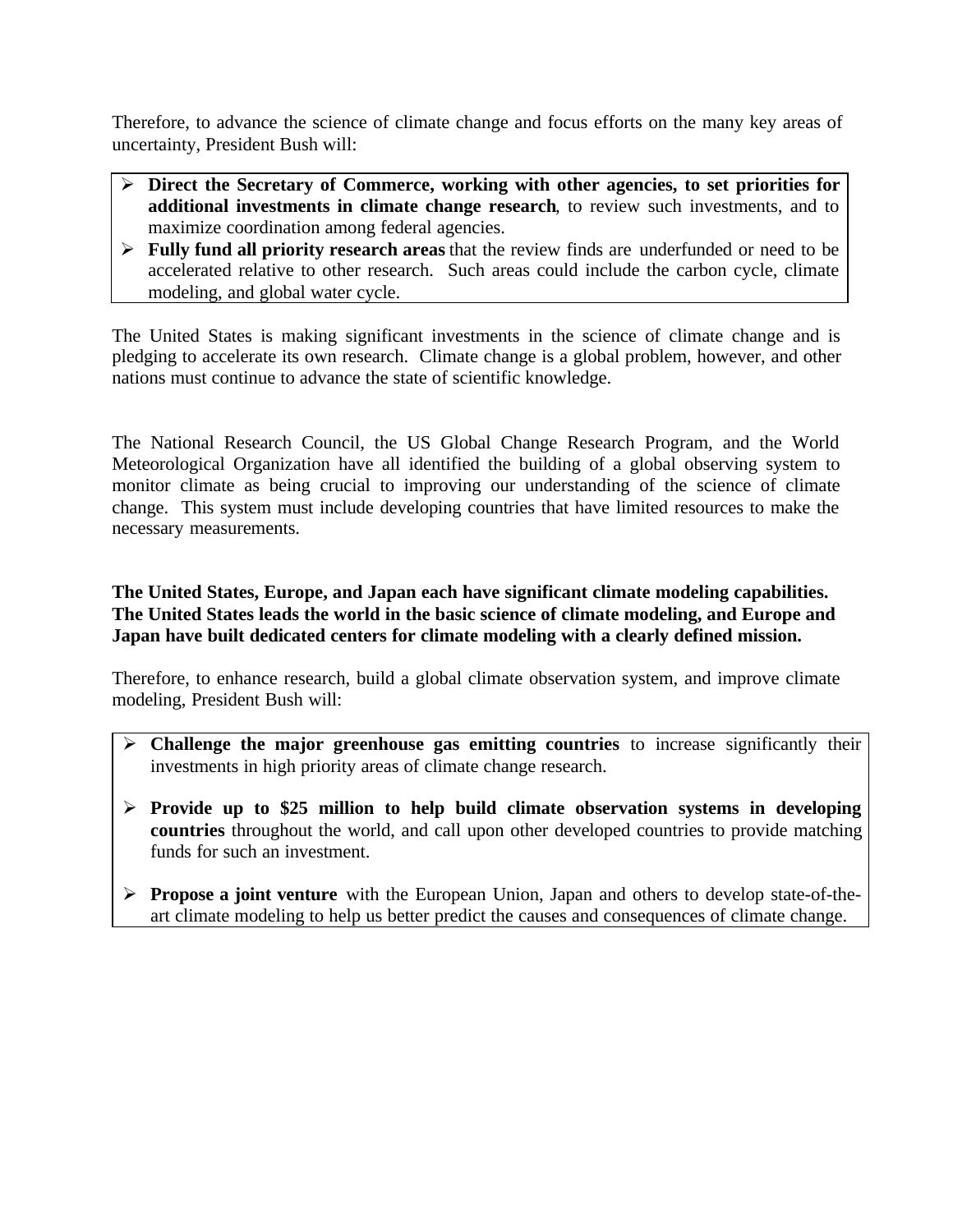# **Annex I**

# Agency Roles in the USGCRP

*US Department of Agriculture:* USDA-sponsored research focuses on understanding terrestrial systems and the effects of global change (including water balance, atmospheric deposition, vegetative quality, and UV-B radiation) on food, fiber, and forestry production in agricultural, forest, and range ecosystems. USDA estimates changes in carbon stocks on forests and agricultural lands and greenhouse gas emissions from agricultural sources, and performs research on how agricultural and forestry activities such as afforestation, changes in tillage practices, and bioenergy can contribute to a reduction in greenhouse gases.

*Department of Commerce/National Oceanic and Atmospheric Administration (NOAA):* NOAA's ground, ocean, and satellite observations, with an emphasis on oceanic and atmospheric dynamics, circulation, and chemistry, are an important part of the U.S. research program. They have resulted in improvements in climate modeling, prediction, and information management capabilities. NOAA also sponsors a wide range of studies on ocean-land-atmosphere interactions, the global hydrological cycle, and the role of global transfers of carbon dioxide among the atmosphere, ocean and terrestrial biosphere in climate change; the projection and assessment of variability across multiple timescales and the study of the relationship between the natural climate system and society and the development of methodologies for applying climate information to problems of social and economic consequences.

*Department of Defense:* The Department of Defense continues a history of participation in the USGCRP through sponsored research that concurrently satisfies national security requirements and stated goals of the USGCRP.

*Department of Energy:* Research supported by DOE's Office of Biological and Environmental Research (BER) addresses the effects of energy production and use on the global Earth system, primarily through studies of climate response. It includes research in climate modeling, atmospheric chemistry and transport, atmospheric properties and processes affecting the Earth's radiation balance and sources and sinks of energy-related greenhouse gases (primarily  $CO_2$ ). It also includes research on the consequences of atmospheric and climatic changes on ecological systems and resources, critical data needs for the detection and attribution of climate change, tools and methods needed to conduct scientific assessments of climate change, and education and training of scientists and researchers in global change.

*National Institutes of Health:* Four NIH institutes support research on the health effects of UV and near-UV radiation. Their main objectives include increased understanding of the effects of UV and near-UV radiation exposure on target organs (e.g., eyes, skin, immune system) and of the molecular changes that lead to these effects, and the development of strategies to prevent the initiation or promotion of disease before it is clinically defined. National Institutes of Environmental Health Sciences (NIEHS) supports research on the health effects of chlorofluorocarbon replacement chemicals, including studies on the metabolism and toxicity of hydrochlorofluorocarbons and halogenated hydrocarbons.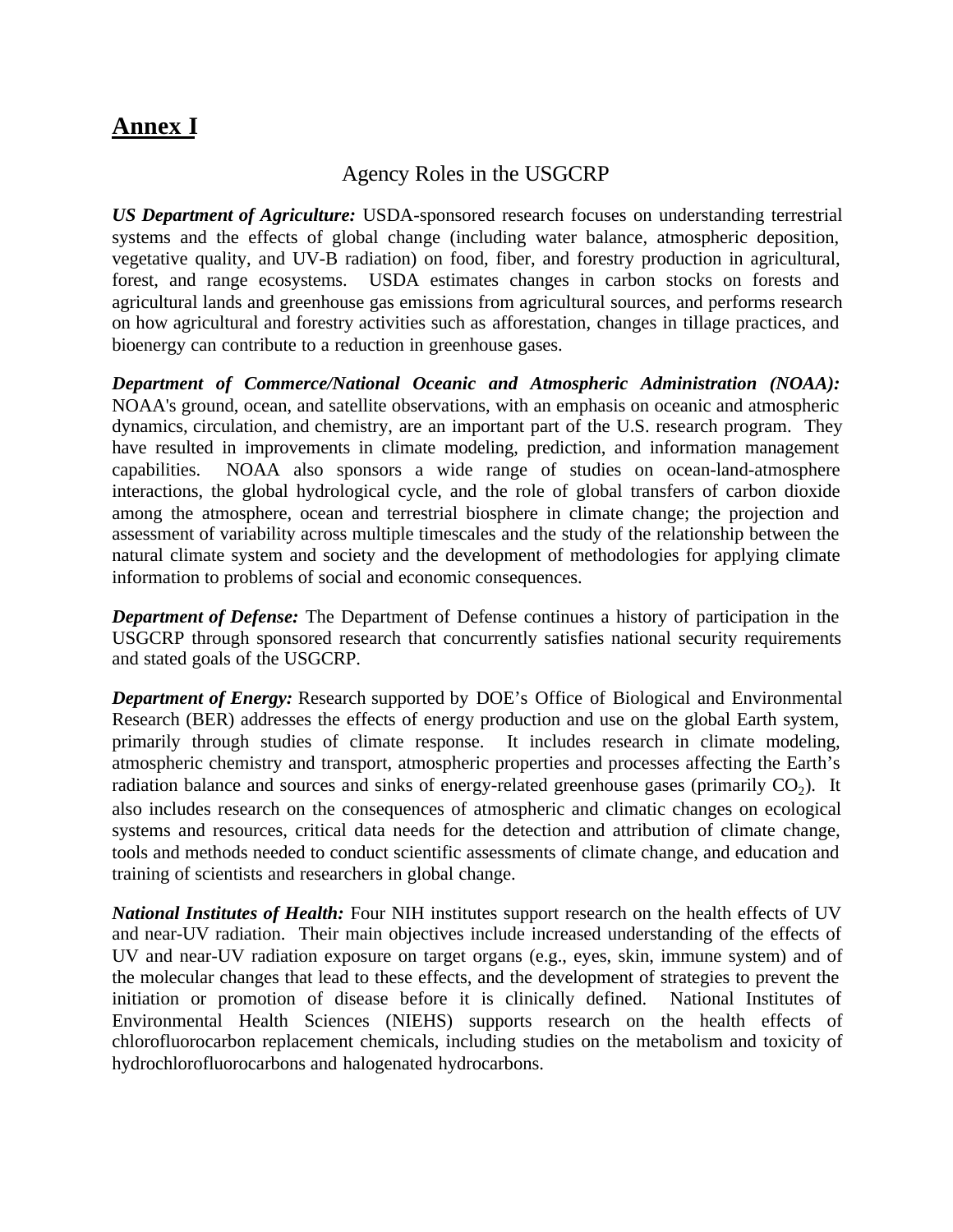*Department of the Interior/U.S. Geological Survey (USGS):* Research at USGS examines terrestrial and marine processes and the natural history of global change, including the interactions between climate and the hydrologic system. Studies seek to understand the character of past and present environments and the geological, biological, hydrological, and geochemical processes involved in environmental change.

*Environmental Protection Agency:* EPA's Global Change Research Program is an assessmentoriented program with primary emphasis on understanding the potential consequences of climate variability and change on human health, ecosystems, and socio-economic systems in the United States. This entails: (1) improving the scientific basis for evaluating effects of global change in the context of other stresses and human dimensions (as humans are catalysts of and respond to global change); (2) conducting assessments of the risks and opportunities presented by global change; and (3) assessing adaptation options to improve society's ability to effectively respond to the risks and opportunities presented by global change as they emerge.

*National Aeronautics and Space Administration:* NASA research efforts in global change involve space-based studies of the Earth as an integrated system, including research and satellite programs studying atmospheric chemistry and ozone; ocean surface winds, tropical precipitation and the global hydrological cycle and climate variability cycle; and the global carbon cycle, ocean biological productivity and land surface vegetation and ecosystems. The space-based activity complements ongoing ground-based research programs in the observation, understanding, and modeling of radiation, climate dynamics, and hydrology and water resources; ecosystem dynamics and biogeochemical cycles; atmospheric chemistry; and the processing, archiving, retrieval, dissemination, and use of global change data. The focus is Earth system science, which involves interdisciplinary research and coupled modeling. Development of algorithms for retrieval of the information content of space-based observations is carried out as part of the flight mission.

*National Science Foundation:* NSF global change research programs support research and related activities to advance the fundamental understanding of dynamic physical, biological, and socio-economic systems and the interactions among them. The programs encourage interdisciplinary activities with particular focus on Earth system processes and the consequences of change. NSF programs facilitate data acquisition and information management activities necessary for fundamental research on global change, promote the enhancement of models designed to improve our understanding of Earth system processes and interactions, and develop advanced analytic methods to facilitate basic research. NSF also supports fundamental research on the general processes used by organizations to identify and evaluate policies for mitigation, adaptation, and other responses to the challenge of varying environmental conditions.

*Smithsonian Institution:* The Smithsonian Institution program strives to improve knowledge of the natural processes involved in global climate change, to provide a long-term repository of climate-relevant research materials for present and future studies, and to bring this knowledge to various audiences, ranging from scholarly to lay public. The unique contribution of the Smithsonian Institution is a long-term perspective  $-$  e.g., undertaking investigations that may require extended study before producing useful results and conducting observations on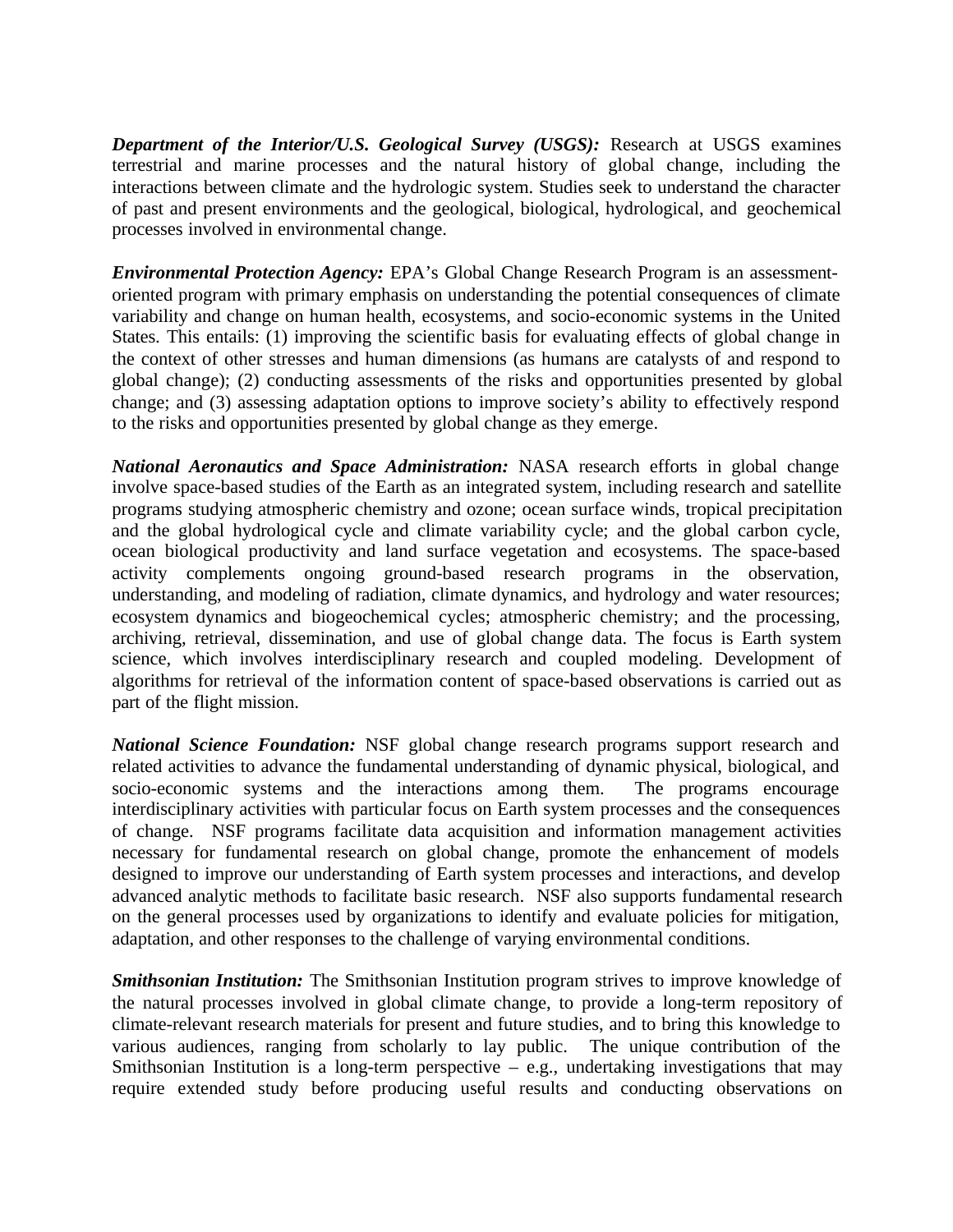sufficiently long (e.g. decadal) time-scales to resolve human-caused modification of natural variability.

*Source: FY2001 edition of "Our Changing Planet" (the USGCRP annual report)*

###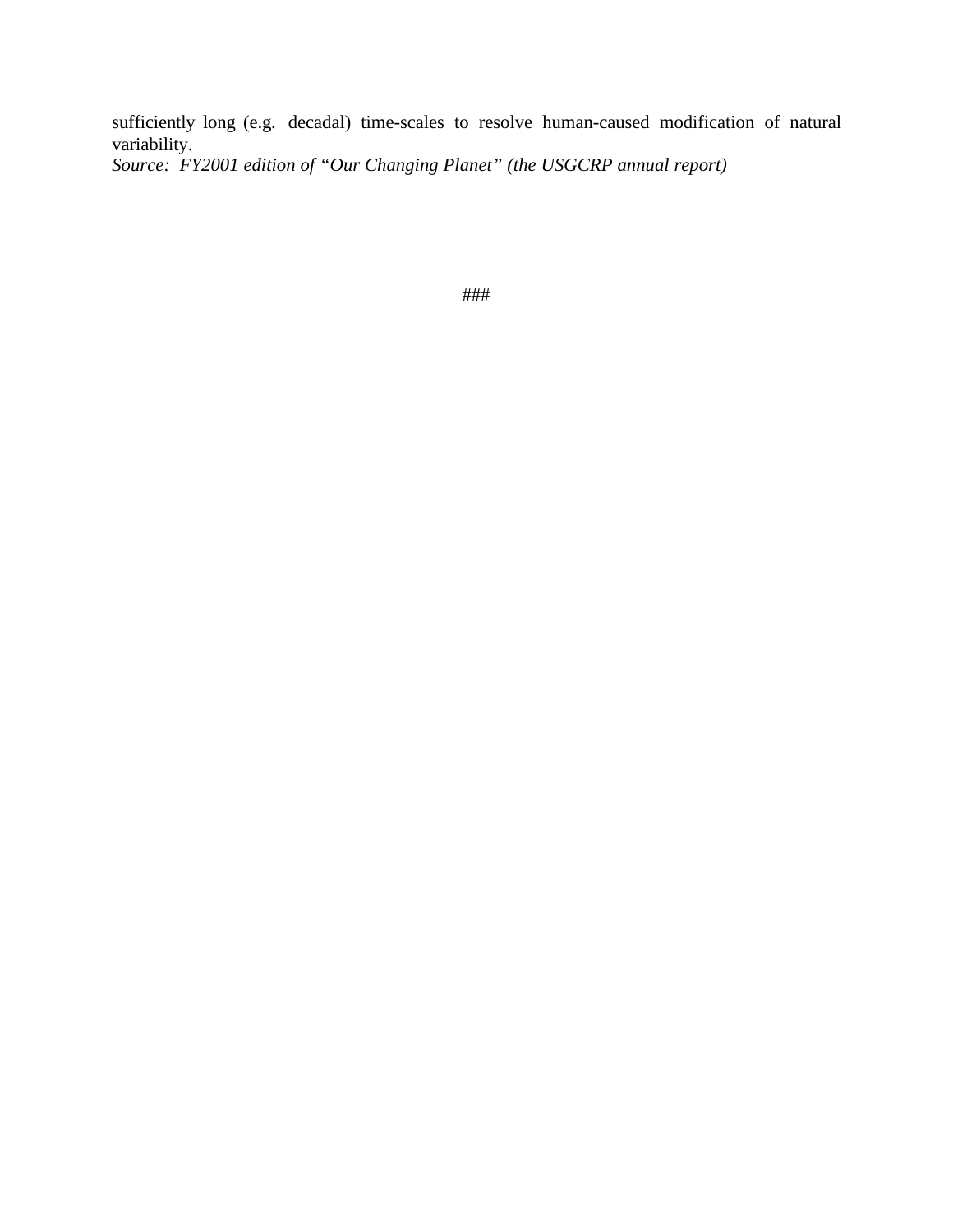# **PROMOTING COOPERATION IN THE WESTERN HEMISPHERE AND BEYOND**

*"CLIMATE CHANGE – WITH ITS POTENTIAL TO IMPACT EVERY CORNER OF THE WORLD – IS AN ISSUE THAT MUST BE ADDRESSED BY THE WORLD. EVEN WITH THE BEST SCIENCE, EVEN WITH THE BEST TECHNOLOGY, WE ALL KNOW THE UNITED STATES CANNOT SOLVE THIS GLOBAL PROBLEM ALONE. WE ARE BUILDING PARTNERSHIPS WITHIN THE WESTERN HEMISPHERE AND WITH OTHER LIKE-MINDED COUNTRIES."* 

-- PRESIDENT GEORGE W. BUSH

#### **Executive Summary**

**Climate change is a global issue that requires a truly global solution**. Even with the best science and the most innovative technology, neither the United States nor any other country can solve this problem alone.

That is why **President Bush is directing the Secretary of State**, **working closely with other agencies, to consult with nations in the hemisphere and throughout the world and identify areas for enhanced cooperation. Specifically**, **the Secretary of State will**:

- ÿ **Build on the recently signed CONCAUSA declaration with Central America**, which calls for "intensified cooperative efforts" on climate change.
- ÿ **Strengthen and expand scientific research within the Western Hemisphere** , exploring opportunities presented by the Inter-American Institute for Global Change Research and other potential institutional linkages.
- ÿ **Revitalize U.S. efforts to assist developing countries to acquire the tools and expertise needed to measure and monitor emissions**, and to identify and act on priority emissions of both  $CO_2$  and non- $CO_2$  gases.
- ÿ **Promote the export of climate-friendly, clean energy technology**, building on recommendations of the President's National Energy Policy.
- ÿ **Promote sustainable forest conservation** and land use in the developing world.

#### **A Global Problem**

Climate change is a global issue that requires a global solution, embracing developed and developing countries alike. The major greenhouse gas emitting nations include not only industrialized countries such as the United States and Germany, but also developing countries such as China, India, and Indonesia.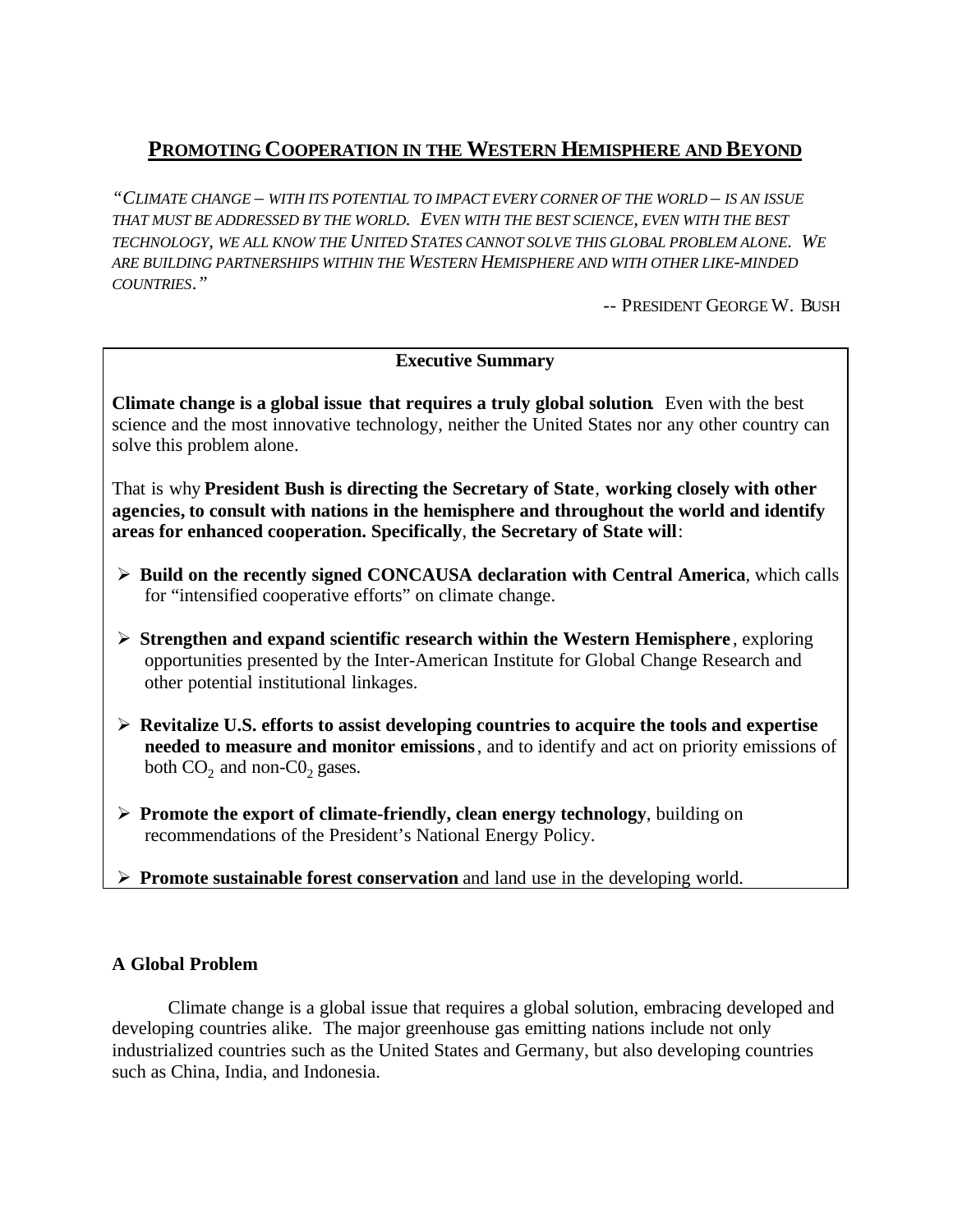# **Major Emitting Countries**

|                                                                                                                                                                                                                                                                                                                                                                                                                                                                                                                                                                                                                                                                                                                                                                                                                                                                                                                        | <b>Total Emissions</b> |          | Cumulative |
|------------------------------------------------------------------------------------------------------------------------------------------------------------------------------------------------------------------------------------------------------------------------------------------------------------------------------------------------------------------------------------------------------------------------------------------------------------------------------------------------------------------------------------------------------------------------------------------------------------------------------------------------------------------------------------------------------------------------------------------------------------------------------------------------------------------------------------------------------------------------------------------------------------------------|------------------------|----------|------------|
|                                                                                                                                                                                                                                                                                                                                                                                                                                                                                                                                                                                                                                                                                                                                                                                                                                                                                                                        | (Millions of           | $%$ of   | % of       |
|                                                                                                                                                                                                                                                                                                                                                                                                                                                                                                                                                                                                                                                                                                                                                                                                                                                                                                                        | tonnes C per           | Global   | Global     |
| 畕<br><b>NATION</b>                                                                                                                                                                                                                                                                                                                                                                                                                                                                                                                                                                                                                                                                                                                                                                                                                                                                                                     | Year)                  | Total    | Total      |
| <b>1995 Global Total</b>                                                                                                                                                                                                                                                                                                                                                                                                                                                                                                                                                                                                                                                                                                                                                                                                                                                                                               | 6,173                  | $100\%$  | 100%       |
| 1 United States of America                                                                                                                                                                                                                                                                                                                                                                                                                                                                                                                                                                                                                                                                                                                                                                                                                                                                                             | 1,407                  | 23%      | 23%        |
| 2 China                                                                                                                                                                                                                                                                                                                                                                                                                                                                                                                                                                                                                                                                                                                                                                                                                                                                                                                | 871                    | 14%      | 37%        |
| <b>3 Russian Federation</b>                                                                                                                                                                                                                                                                                                                                                                                                                                                                                                                                                                                                                                                                                                                                                                                                                                                                                            | 496                    | 8%       | 45%        |
| 4 Japan                                                                                                                                                                                                                                                                                                                                                                                                                                                                                                                                                                                                                                                                                                                                                                                                                                                                                                                | 308                    | 5%       | 50%        |
| 5 India<br>6 Germany                                                                                                                                                                                                                                                                                                                                                                                                                                                                                                                                                                                                                                                                                                                                                                                                                                                                                                   | 248<br>228             | 4%<br>4% | 54%<br>58% |
| 7 United Kingdom                                                                                                                                                                                                                                                                                                                                                                                                                                                                                                                                                                                                                                                                                                                                                                                                                                                                                                       | 148                    | 2%       | 60%        |
| 8 Ukraine                                                                                                                                                                                                                                                                                                                                                                                                                                                                                                                                                                                                                                                                                                                                                                                                                                                                                                              | 120                    | 2%       | 62%        |
| 9 Canada                                                                                                                                                                                                                                                                                                                                                                                                                                                                                                                                                                                                                                                                                                                                                                                                                                                                                                               | 119                    | 2%       | 64%        |
| 10 Italy                                                                                                                                                                                                                                                                                                                                                                                                                                                                                                                                                                                                                                                                                                                                                                                                                                                                                                               | 112                    | 2%       | 66%        |
| 11 Republic of Korea                                                                                                                                                                                                                                                                                                                                                                                                                                                                                                                                                                                                                                                                                                                                                                                                                                                                                                   | 102                    | 2%       | 67%        |
| 12 Mexico                                                                                                                                                                                                                                                                                                                                                                                                                                                                                                                                                                                                                                                                                                                                                                                                                                                                                                              | 98                     | 2%       | 69%        |
| 13 France                                                                                                                                                                                                                                                                                                                                                                                                                                                                                                                                                                                                                                                                                                                                                                                                                                                                                                              | 93                     | 2%       | 70%        |
| 14 Poland                                                                                                                                                                                                                                                                                                                                                                                                                                                                                                                                                                                                                                                                                                                                                                                                                                                                                                              | 92                     | 1%       | 72%        |
| 15 South Africa                                                                                                                                                                                                                                                                                                                                                                                                                                                                                                                                                                                                                                                                                                                                                                                                                                                                                                        | 83                     | 1%       | 73%        |
| 16 Indonesia                                                                                                                                                                                                                                                                                                                                                                                                                                                                                                                                                                                                                                                                                                                                                                                                                                                                                                           | 81                     | 1%       | 75%        |
| The United States has partnered on climate change issues through myriad activities with<br>countries throughout the world. For example, through the U.S. Country Studies Program, we<br>have helped 56 countries put together greenhouse gas inventories and action plans in the last<br>eight years. We have worked with countries in Latin America, Asia and Africa to promote land<br>use and forest conservation practices that promote carbon sequestration and other sustainable<br>development goals. Through the Technology Cooperation and Agreement Pilot Project and<br>other clean energy initiatives, the United States has worked with countries throughout the world<br>to identify priority areas for adapting clean technologies in power supply and other sectors. And<br>we have worked throughout the world on projects to reduce air pollution and emissions from<br>non- $CO2$ greenhouse gases. |                        |          |            |
| President Bush intends to build on and strengthen our cooperation with countries in these<br>and other areas. Thus, he has directed the Secretary of State, working closely with other<br>agencies, to consult with our international partners and identify areas for cooperation in the<br>Western Hemisphere and beyond.                                                                                                                                                                                                                                                                                                                                                                                                                                                                                                                                                                                             |                        |          |            |
| <b>Partnering in the Western Hemisphere</b>                                                                                                                                                                                                                                                                                                                                                                                                                                                                                                                                                                                                                                                                                                                                                                                                                                                                            |                        |          |            |
| The Western Hemisphere offers exceptional opportunities for climate change in both the<br>short and long term. The strong commitment to open democratic processes, market economies<br>and sensible environmental solutions, as well as the growing economic ties in the region, provide<br>a strong basis for increased cooperation on climate change.                                                                                                                                                                                                                                                                                                                                                                                                                                                                                                                                                                |                        |          |            |

#### **Partnerships for Climate Solutions**

#### **Partnering in the Western Hemisphere**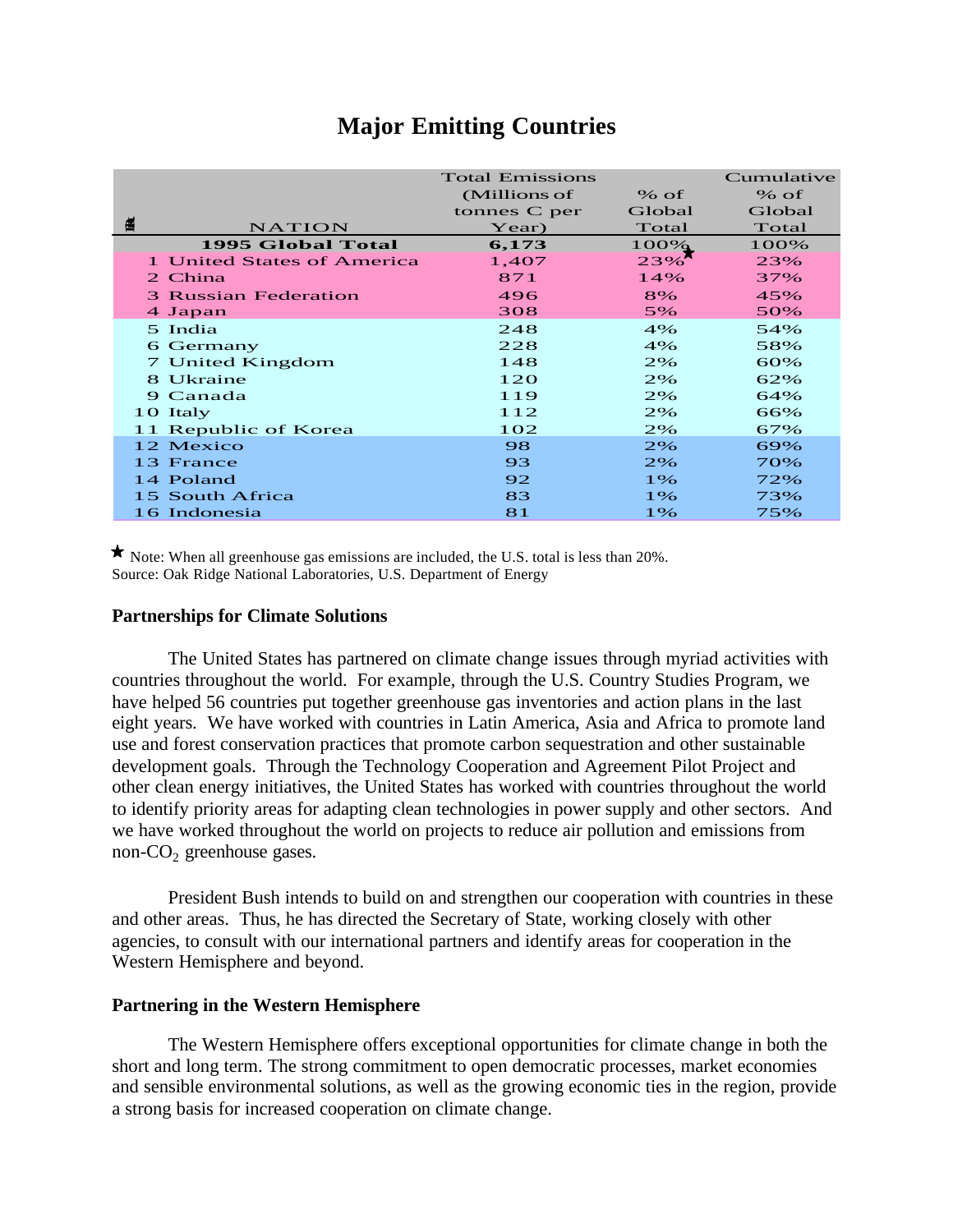#### *Expanded CONCAUSA Declaration*

As a first step, on June 7, 2001, the Secretary of State signed a Joint Declaration with seven Central American countries that reaffirms and broadens our joint efforts on sustainable development. The Declaration emphasizes "the need for intensified cooperative efforts to address climate change," citing as priority areas for action:

- $\triangleright$  Scientific research;
- $\triangleright$  Estimating and monitoring greenhouse gases;
- $\triangleright$  Investing in forestry conservation;
- $\triangleright$  Enhancing energy efficiency;
- $\triangleright$  Promoting environmental technologies;
- $\triangleright$  Enhancing capacity to adapt to climate change; and
- $\triangleright$  Collaborating to better understand regional impacts of climate change.

An action plan will be developed based on the declaration, with details to be completed by the time of the U.N. General Assembly meeting in September of this year.

#### *Strengthening Scientific Research in the Western Hemisphere*

Countries in the Western Hemisphere have a strong history of cooperation on scientific issues, but the climate challenge demands more. Therefore, the Secretary of State in cooperation with other agencies will seek ways to:

- ÿ **Strengthen cooperation on the development and application of regional climate models** to better understand climate "hot-spots" such as the Caribbean monsoon region, the Amazon basin, the influence of the mountains from Alaska to Chile on regional climate, and the El Nino and La Nina phenomena.
- ÿ **Support enhanced observations, research, modeling, and application** through institutions such as the Inter-American Institute for Global Change Research and other countries.

#### Increasing Cooperation Globally

# **Monitoring, Measurement and Mitigation Assistance**

In order for countries to reduce their greenhouse gas emissions, they need basic information about their emissions, which can help prioritize mitigation efforts. Countries' ability to perform these vital tasks has been uneven to date. For example, it has been nearly ten years since the U.N. Framework Convention on Climate Change was established in 1992, yet only one-third of developing countries have submitted information on their emissions. Through the U.S. Country Studies Program, the United States has in the past been a leader in helping developing countries with the tools they need to measure and monitor their emissions, and to identify and act on priority emissions. Therefore, the Department of State, the Environmental Protection Agency and other agencies will: